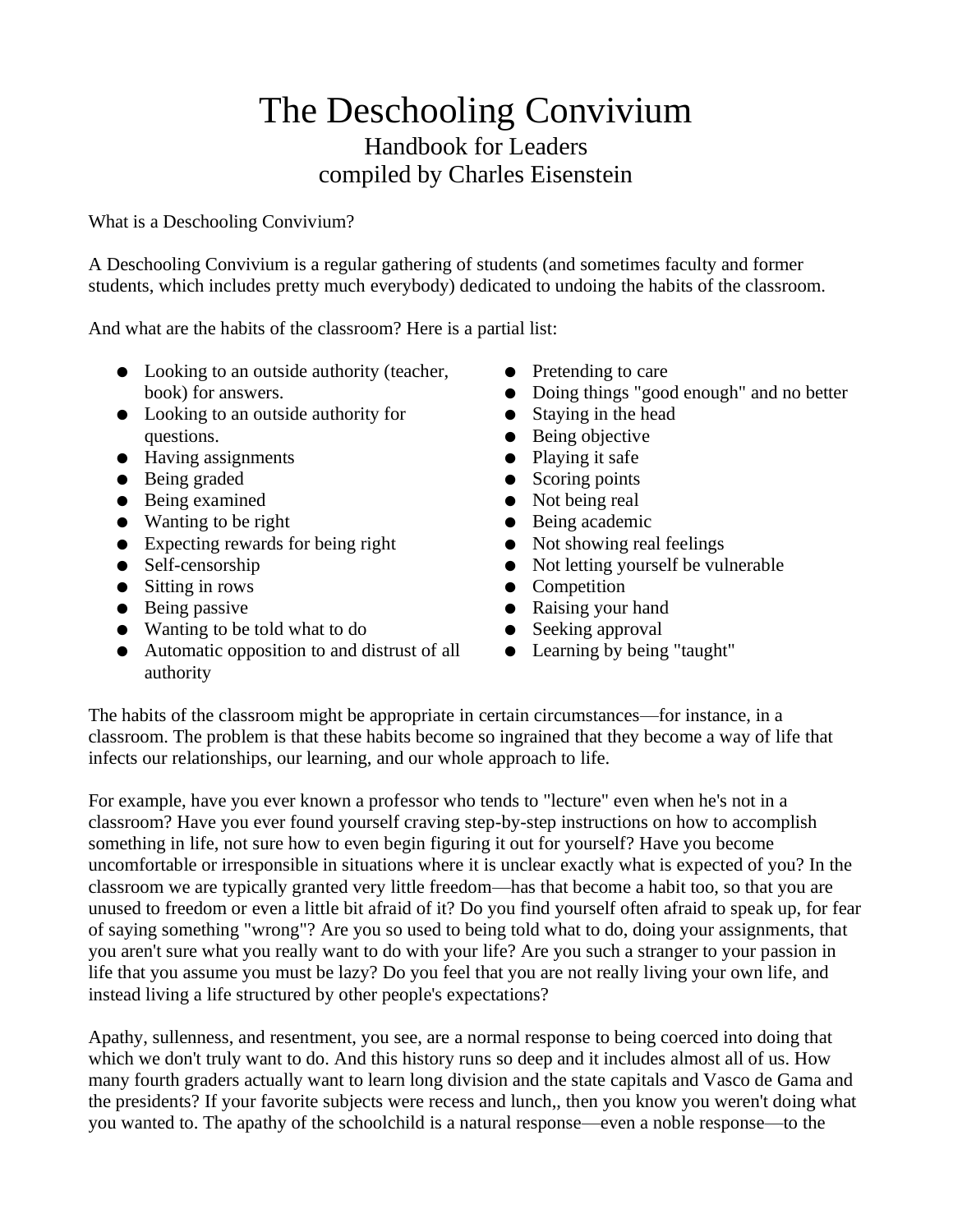ordeal of the classroom. But then that apathy too becomes a habit, and we float through life maintaining a cynical distance from the world, unwilling to commit fully to anything or anyone. We become cynical, indifferent, or blindly rebellious.

# **About Deschooling Convivium Activities**

One of the most toxic hidden lessons of school is that learning is hard. The reason it seems hard is that school makes it hard, which in turns renders us dependent and reliant on teachers experts, and other authorities. And how is learning made hard? It is made hard by being forced on us. You see, anything is hard if we don't want to do it, because then we are struggling against ourselves. When we are really interested in something, learning comes easy. So you can see that when we become apathetic, everything seems hard and we shy away from challenges, find the easy way, become slackers, and lose our innate sense of self-confidence. Actually, learning is easy.

The challenge in the enterprise of deschooling is to break free of those habits of indifference, playing it safe, cynicism, and non-commitment. Deschooling doesn't happen by sitting around talking about it. Deschooling is about transformation—the shedding of an old way of being in favor of a new. It is not that the old disappears, it is just that unconscious behaivior patterns become conscious, so that we are no longer slaves to them. And this too is not hard! It is scary though. The main barrier to deschooling is fear. We stay in our comfort zone and are afraid to enter new territory. (And if you think about it, you may find that this cautiousness is also a result of our schooling.)

Without a firm intention going into a Deschooling Convivium, it is possible that no one will leave their comfort zone, and it will be no different from any other student gathering. The conversation will devolve into superficial topics that don't touch anything real in anyone. Everyone will be presenting and upholding their usual persona, not being real, playing it safe, not opening, not trusting.

With this in mind, however, we can say that almost any activity is suitable for a Deschooling Convivium. Each leader will have different strengths, and no two conviviums will ever be alike. There is no "curriculum" for a Deschooling Convivium! The Deschooling Convivium is an organic entity that grows and adapts over time. The Deschooling Convivium you experienced as a participant may be very different from the one you experience as a leader. In fact the whole idea of faithfully replicating a curriculum, of administering a program created by someone else, is contrary to the spirit of the Deschooling Convivium. I encourage you to make it your own. Experience freedom. If you try to do it the same way as you experienced it, and try to "be" whoever it was that led it, you will only end up as an inferior version of that leader. If you make it yours and be yourself, you will be awesome even when you make mistakes, because no one in the world is better at being you than you are. You, in your fullness. Really, the only way it "won't work" is if you do not hold the intention of the Deschooling Convivium and let it deteriorate into a bull session, chatting about all the usual stuff.

TheDeschooling Convivium will be different from any other student club or informal gathering of friends. Whether as participant or leader you will elarn new things about yourself and become comfortable with a way of being that is more effective, more authentic, and more free than what is ordinary. So in contrast to the habits of schooling, the Deschooling Convivium fosters:

- Self-confidence
- Autonomy
- Honesty
- Cooperation
- Leadership
- Listening ● Trust
- Acceptance of others
- Non-judgmentality
- Spontaneity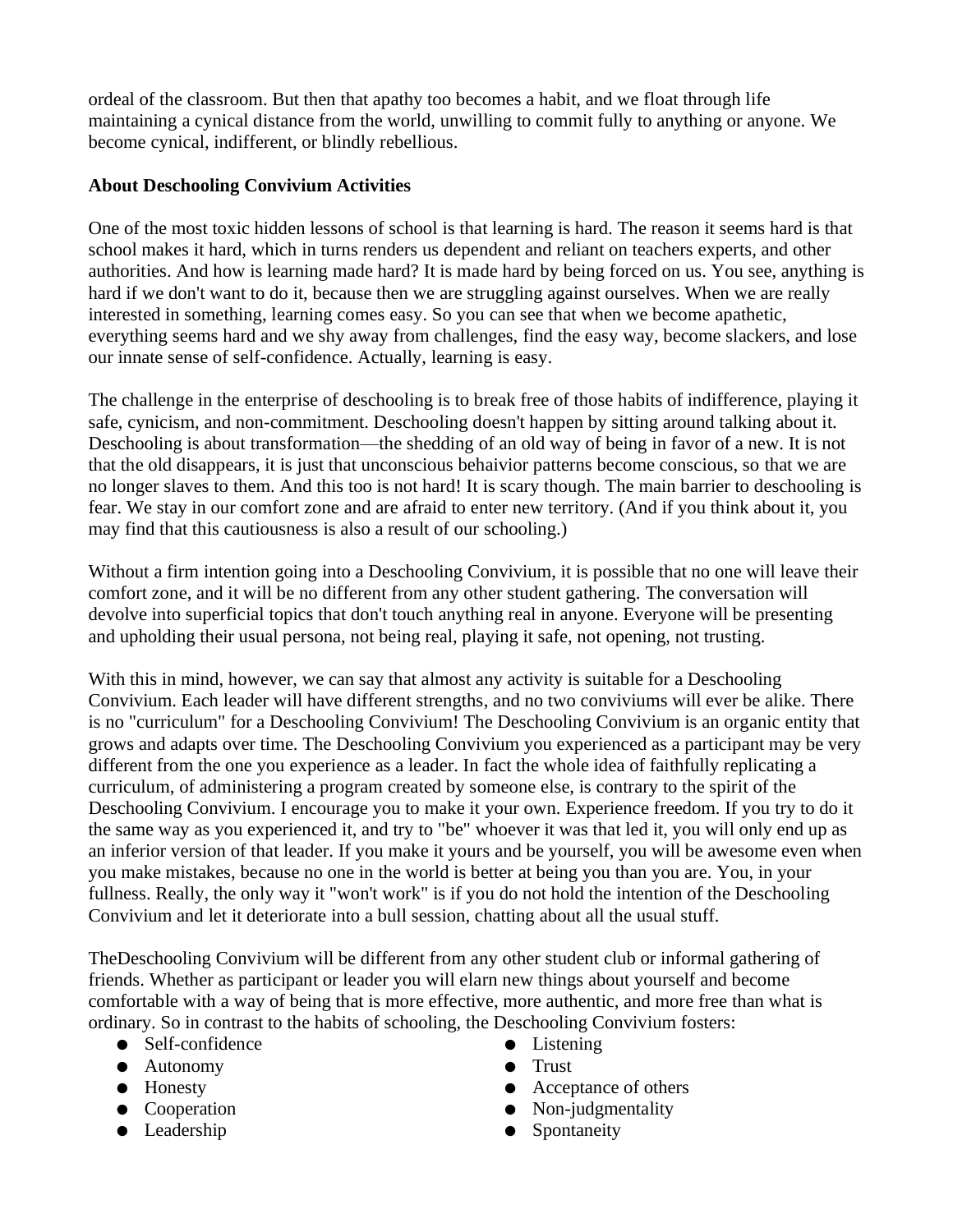- Fearlessness
- Independence
- Interdependence
- Mindfulness

# **Some Ground Rules**

- Imagination
- Integrity
- Commitment

Before I describe some of the activities that worked will in our Convivium, I will offer some general principles for creating a space where all of this can happen. None of the activities will be effective without an atmosphere of comfort, acceptance, and trust. These will grow over time of course, and will grow even faster in the context of some important ground rules:

- 1. Anyone is free to opt out of any activity he or she feels uncomfortable with. He/she then takes the role of a silent witness. There is no stigma attached to this choice. We fully trust in each person's wisdom to know when it is time to take the next courageous step. We remind each other that we all have our own unique fears and limitations—what may be trivial for one person could be huge for someone else. We provide a space for people to unfold according to their own inner timing, which we recognize as perfect.
- 2. We maintain confidentiality without secrecy. Anything someone shares in the Deschooling Convivium remains in that sacred space and we don't share it outside the group. At the same time, nothing we do is secret. We are completely open about everything we do. All of our activities are public knowledge and may be publicly shared.
- 3. The membership of a Deschooling Convivium stays constant over the entire 8-12 week duration. We do not bring in guests or add new members halfway through. At least, that is my suggestion. The reason is that trust builds with familiarity, and the learning and personal breakthroughs tend to be cumulative. Each session builds on all that went before it. It is best if people don't join halfway through.
- 4. The Deschooling Convivium has leadership without hierarchy. The leader or leaders never attempt to coerce, command, pressure, or control. They do not seek to establish their authority. They do not try to exact promises from participants or enforce promises or "hold people accountable." That would be a school model. We trust in people's higher accountability, to themselves.
- 5. No money is exchanged for a Deschooling Convivium. There is no tuition and the leaders are not paid. The only exception is to equally share the cost of the venue rental, or other direct expenses such as if you rent a van to go somewhere.
- 6. No academic credits are involved in a Deschooling Convivium. The motivation for participating comes entirely from within.
- 7. I feel it is very important for the leader not to exchange sexual or romantic energy with any of the participants. It may or may not be helpful to declare this intention to the group. Even if you do not declare it out loud, set that intention to yourself. It will enhance the atmosphere of trust.

# **Attendance**

One of the habits of the classroom we have identified is indifference, which arises from the common recognition that what happens in a classroom doesn't really matter. Even though a teacher may employ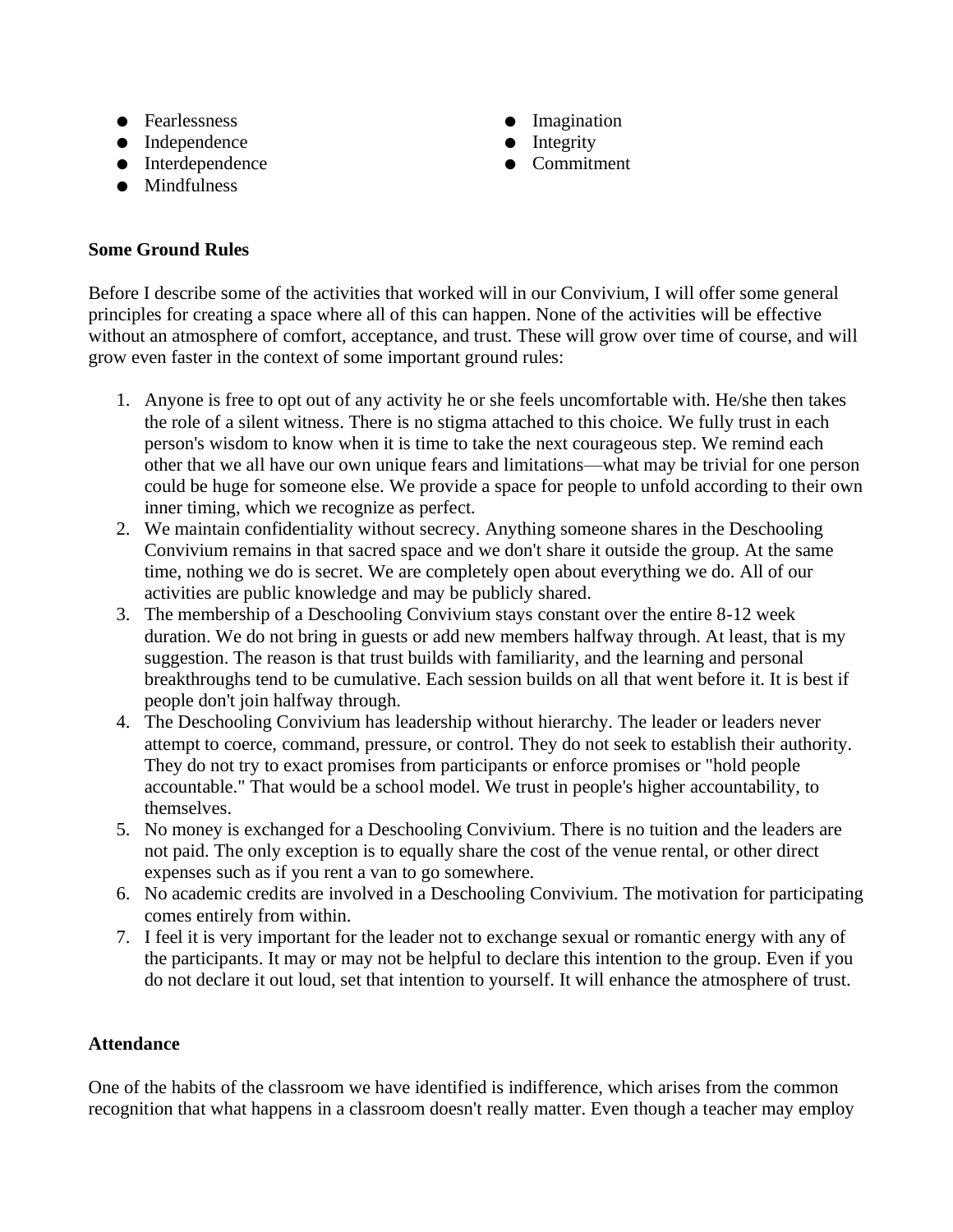persuasion and threats to make students behave *as if* it mattered, the very setup of school sends the opposite message. For example, no matter what you are doing, when the bell rings you start doing something else, switching abruptly to another subject. What really matters more than whatever you are doing is the schedule, the clock. The extreme disconnection among school subjects furthers the sense that none of it relates, none of it matters. And then once the test is over, you rarely need to apply it ever again. You might read Macbeth and have to know some things about it, but it won't be part of your life after that unit is over.

Another source of indifference stems from the hierarchical model of knowledge dispensation. It does not matter if student A or student B is missing that day, because all knowledge comes from the teacher or the book. The other people in the class are not really essential to the stated purpose of the classroom. You could be alone there, or in a different classroom in a different city, and still get the same material. Standardized curricula administered by standardized teachers in standardized classrooms to standardized students ensures that it doesn't matter who else comes to class. It stands to reason that it doesn't matter to anyone else whether you come to class either. If you are absent, the class breezily proceeds without you. If you are late, it starts without you. You have no responsibility toward your classmates to be there. Why should it matter—they'll still get the lesson. It is everyone for themselves. Without interdependency, there is no community but instead competition.

In a Deschooling Convivium this is one of the habits we seek to undo. We consider ourselves a community and we know that because we generate the Deschooling Convivium ourselves, the absence of any participant diminishes the power of the gathering. In other words, you matter. We keep a list of cellphone numbers and if someone hasn't arrived by the starting time, we are concerned and we give them a call. If we know beforehand that we can't make it that evening, we send out an email so that our friends won't worry, and so the leader can plan for the activities. In short, we treat the Deschooling Convivium as if it mattered. We undo the habit of cynicism that we have so rightly cultivated in the context of the vast pretense of forced schooling. We meet a deep longing to do something we actually care about, and to commit to something bigger than ourselves.

At the same time, we don't put any pressure on any participant to attend. If someone says they won't be coming, we don't try to make them justify their choice. If they give a reason, we don't question their reason or try to convince them to change their mind. When someone emails me and says, "I have a lot of homework this week and I'm not sure I'll be able to make it," I usually say something like, "Respect yourself, be gentle with yourself. We would love to have you with us. We will miss you. Let me know for sure as soon as you can." We don't need to put pressure on people, because we trust them to know their highest good, and we give them space to follow that.

# **Creating a Sacred Space**

More than we usually realize, the human mind operates in a realm of ritual and symbol. The leader can utilize this fact to signal to the unconscious mind of all participants that this is not an ordinary gathering. One way to do this is to prepare the space in a way that makes it special. Candles or music might be effective in accomplishing this, or a beautiful welcome sign on the threshold. In addition, each session can begin with a symbolic signal: a declaration, a chime, a turning off of the music, lighting a special light or candle. The message being communicated is, "You have now entered a special time and space." There has to be an identifiable beginning moment that gives people unconscious permission to lay their ordinary state of being aside. Without a clear beginning it is as if it never starts and never really happens.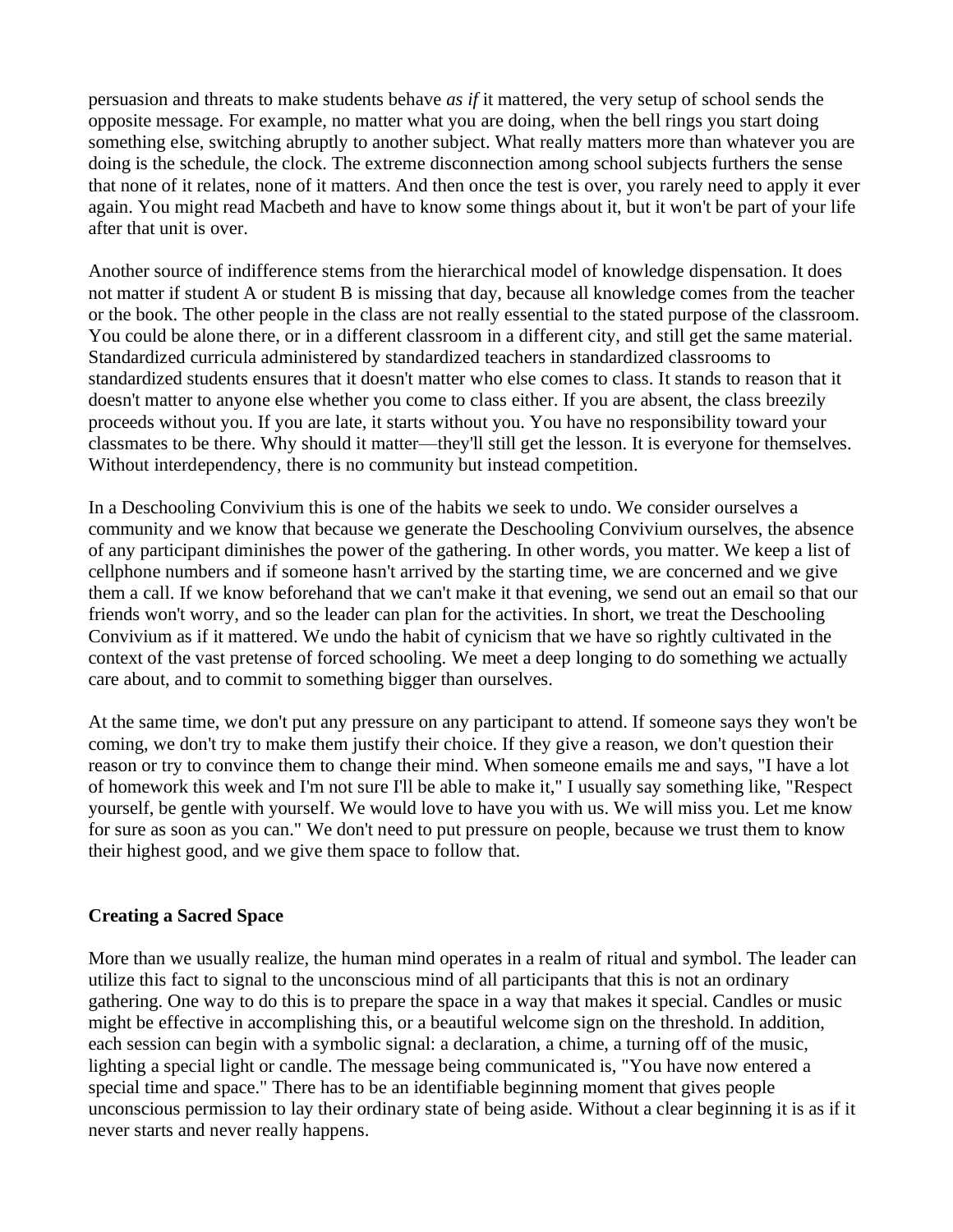In addition to a brief opening ceremony (which could be as simple as declaring, "The Deschooling Convivium is now convened"), I like to open with a dedication. Usually I say something like, "The Deschooling Convivium is dedicated to creating the more beautiful world our hearts tell us is possible." It is actually probably more powerful to state it in the first person: "I dedicate today's Deschooling Convivium to the more beautiful..." or "I dedicate today's Deschooling Convivium to love," or to justice, to peace, to beauty, to the trees, to the living planet, to the awakening of all beings, to all children everywhere, to the healing of hurts. Whatever fits in with the theme for that day. The purpose of the dedication is to reinforce the message of the opening—that this is no ordinary gathering; it is an intentional gathering for a heartfelt purpose. He dedication is especially important for the leader. For me it is a reminder of why I am here. It affirms my intention to stay true to my purpose. It reminds me that I'm not here for my ego agenda of looking good, being right, establishing my social identity. I am here to pass on a gift that I have received. I add my own contribution and pass it on.

After the dedication I recommend some kind of check-in ceremony that involves all participants. The leader poses a topic and we go around the circle, or we take turns spontaneously until everyone has spoken. Here are some examples that worked for us:

"Your name, something that made you laugh recently, something that made you cry." Encourage people to be specific.

"Your name, and something beautiful to you." Again, something specific.

"Your name, and something that strikes you with awe." I like always beginning with "your name",

because it has the effect of each person declaring themselves present. Names are powerful!

"State your name, then demonstrate a posture or gesture that expressed how you feel right now." Or "... how you felt overall this week."

"...something you want to do but are afraid to."

"...your greatest gift."

"...Something you wish you could change about yourself."

I'm sure you can think of lots more. Often you will be able to choose an opening that fits in to the rest of what you have planned. The best ones are those that invite us to be vulnerable. One that did not work was when we shared about someone we admired. It was too tempting to make it not about me, remote, not sharing about ourselves.

Of course, you can open your Deschooling Convivium any way you want; you don't have to use my suggestions. There is an important advantage to starting out the same way every time, though. It helps bring people back into the flow from the previous session. It evokes the mood and spirit that grows stronger over time. It communicates to the participants' unconscious mind that it is time to get back into deschooling mode again.

#### **Creating an Atmosphere of Comfort, Openness, and Trust**

You don't have to be perfect—you only have to be you. Do not pass judgement on yourself. Do not hide or pretend. For example, the first time you lead you might feel nervous. It might be best to acknowledge that along the lines of "You know, I'm feeling very nervous right now. I feel under pressure and that prssure is all coming from myself." Yren't asking for compliments or reassurance, you are just being authentic. You might communicate that by saying, "Just wanted to tell you where I'm at. Okay, now let's move on..." Whatever you share, you are presenting an example of emotional openness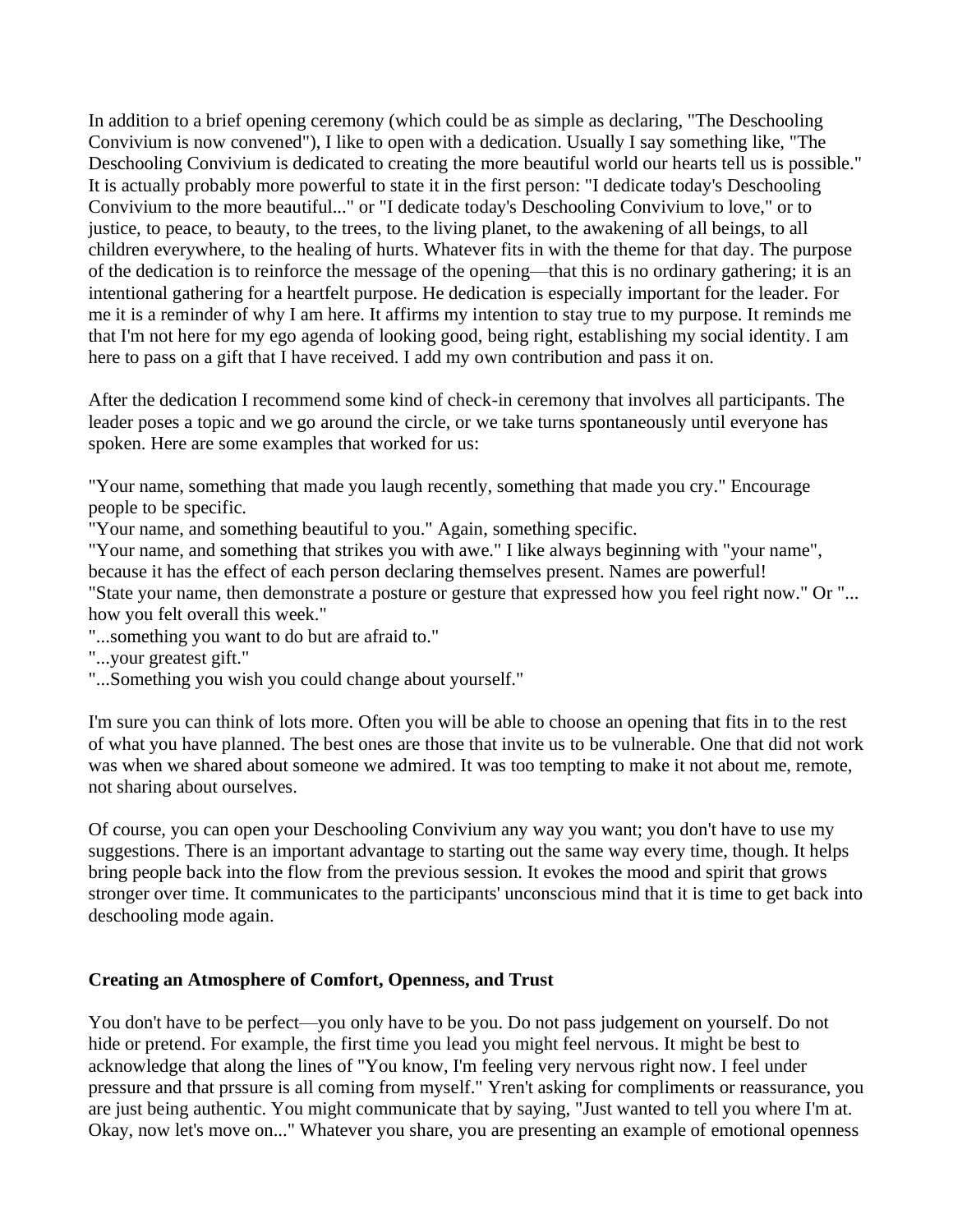that invites others to do the same. You don't expect perfection of yourself, so you won't expect it of others either. And they will sense that. In a Deschooling Convivium you want to offer people infinite space to be themselves and discover themselves. The better you can do this for yourself, the better you can do it for others. You can even practice by using ht mantra "give it space." Repeat it to yourself throughout the day, so that you'll remember it whenever intense emotions arise. Then instead of letting them carry you away, you can expand to give the emotion space so you can fully feel it. All you need to do is witness them—no control is necessary. The witnessing itself is far more powerful than most of us imagine. Of course, I am not telling you not to act. Just witness the emotion, and then act.

As additional practice for leading the Deschooling Convivium, you can apply witness consciousness to your own feelings of judgmentality toward yourself and others. You don't need to control your judgmentality, just notice it and observe it. Examples of judgmentality include shame, guilt, and selfcriticism, along with blame, praise, and criticism of others. These are not good are bad, they just *are*, and they will become less dominant the more you notice them. The goal is not to eliminate judgment, but simply to make the unconscious conscious, so that judgment is your tool and you are not the tool of your judgments. Then when you lead the Deschooling Convivium you will not be sitting in judgment and people will have a much deeper experience. Sure, judgments will still come up in your head, but you'll be able to notice them without acting on them. They'll come and go without disrupting your presence. The you'll be able to listen fully and without judgment. This is something very different from the typical classroom, which is all about judgment, evaluation, criticism, debate, right and wrong.

As Deschooling Convivium leader you are not a teacher expected to have all the answers. In a classroom, teachers rarely try anything new and risk failure. Well, this isn't a classroom, and you are free of that limitation. You don't have to stick to your lesson plan. You can let go of the results and let something even better emerge. If an activity is a total flop you can halt it in the middle, or you can say, "This isn't working, is it?" And ask for input. I have experienced several occasions where we did that and something great emerged. Hold your intention, and let the form it takes be open and fluid.

# **The Flow of an Activity**

In a 2.5-hour convivium there is usually time for two activities. Each on typically begins with a contexting. You would explain what to do, what to notice, how it will work. Usually you will not want to state what you hope to achieve, because that might program people with a right/wrong mentality. You might start with a story, a poem, a song. You might say what it is "about" without setting up specific expectations, as in: "This activity is about trust," "This activity is about judgment," "This activity is about creativity." Then say a few things about trust, judgment, or creativity. At least that's how I usually do it. You may develop your own style. You might say, "We did this activity with Charles and we really loved it and got a lot out of it, and I'd like to share it with you too." In the following section explaining various activities I will also give you some ideas on how to introduce them.

After the activity is finished, usually we take sometime to share about it, so we can digest and integrate the experience. You could simply ask, "How was that for you?" "What opened up for you?" "What did you notice in yourself as we did that activity?" Or simply, "How do you feel right now?" If people seem shy or reticent you can start things off by offering your own observation first. Another good strategy is to pose the question directly to an individual. Sometimes you can guess that someone has something on their mind.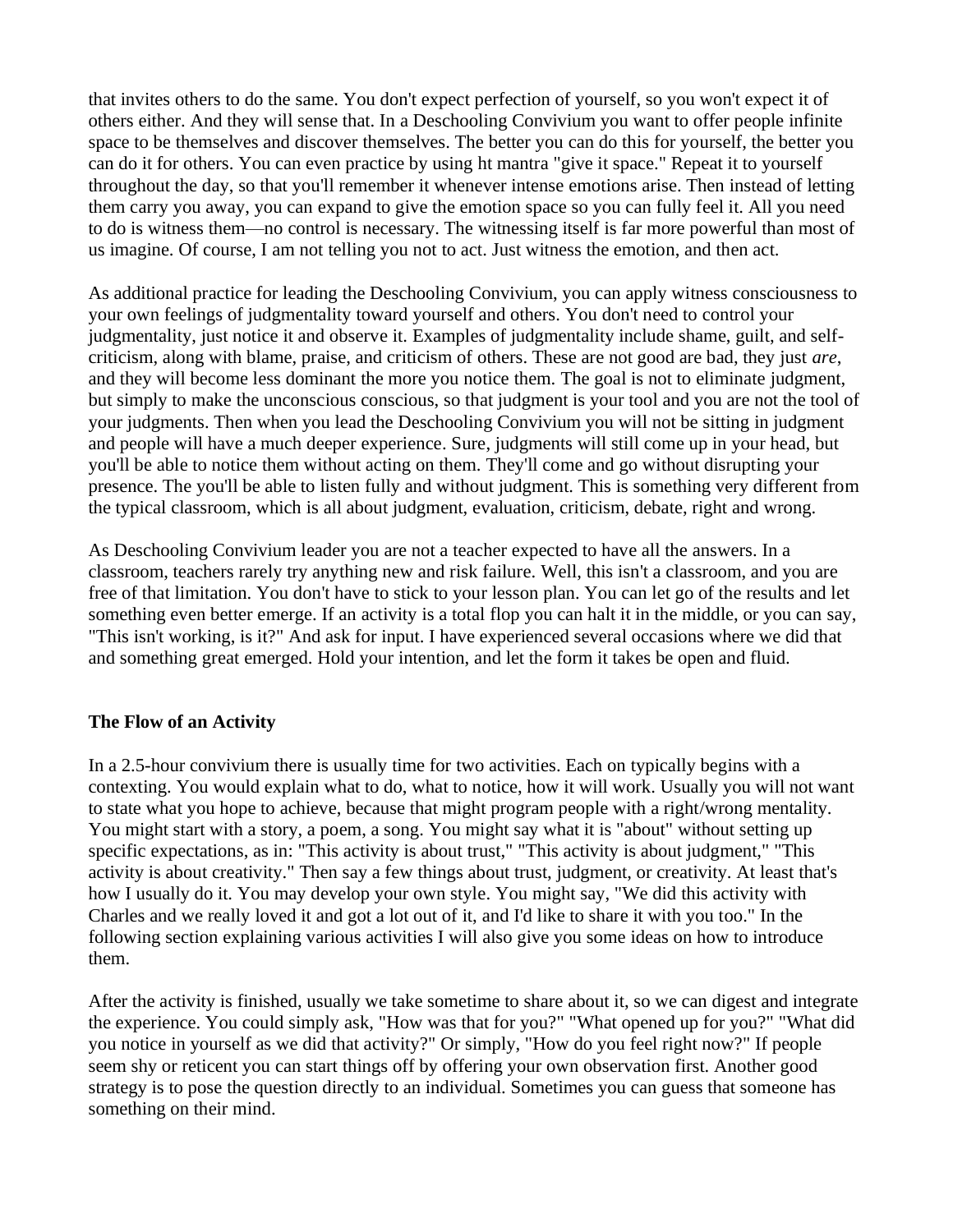Once the conversation has started, let it develop on its own. However, you will want to keep it somewhat focused—that is, in harmony with the intention of the Deschooling Convivium. This requires both mindfulness and skill. Sometimes it will be easy to recognize when it has veered off course. For example, someone might illustrate a point by recalling a scene from a movie, which is totally fine, but before you know it someone else has chimed in, "Oh, I saw that movie too—do you remember the part where Harry slipped and fell on a banana peel" and before you know it everyone is talking about their favorite movies. A fun conversation to be sure, but ordinary; you can have that anywhere. When you see something like that happening, intervene and nudge it back on course. You could say, "Returning to what Sally was saying about X, did anyone else feel Y?"

Sometimes it may happen that the conversation seems to be going nowhere. It's just not working. You might offer that to the group. "I'm feeling frustrated. This conversation seems to be avoiding the heart of that activity—does anyone have an idea why?"

You see, you are not actually controlling or manipulating the conversation, because everyone else is gathered with the same intention you are. Immersed in the deadening environment of institutional education, all of us have a deep and powerful longing for community, for authenticity, for intimacy. One of our deepest desires is to know others and be truly known ourselves. As Deschooling Convivium leader you are merely keeping the group on track with that intention. You are the reminder, the conscience of the group. You take loving responsibility for holding the group to a purpose shared by all. The participants want the same thing you do, which is why it is so effective to turn it over to the group when it isn't working.

Another key ingredient for a powerful Deschooling Convivium conversation is for whoever is speaking to offer attention and eye contact to the whole group, and not just to the leader. That is a habit of the classroom if I ever saw one! Tell the answer to Teacher. The following schematic diagrams make the difference clear. The lines represent the flow of conversation and intention:



A normal classroom

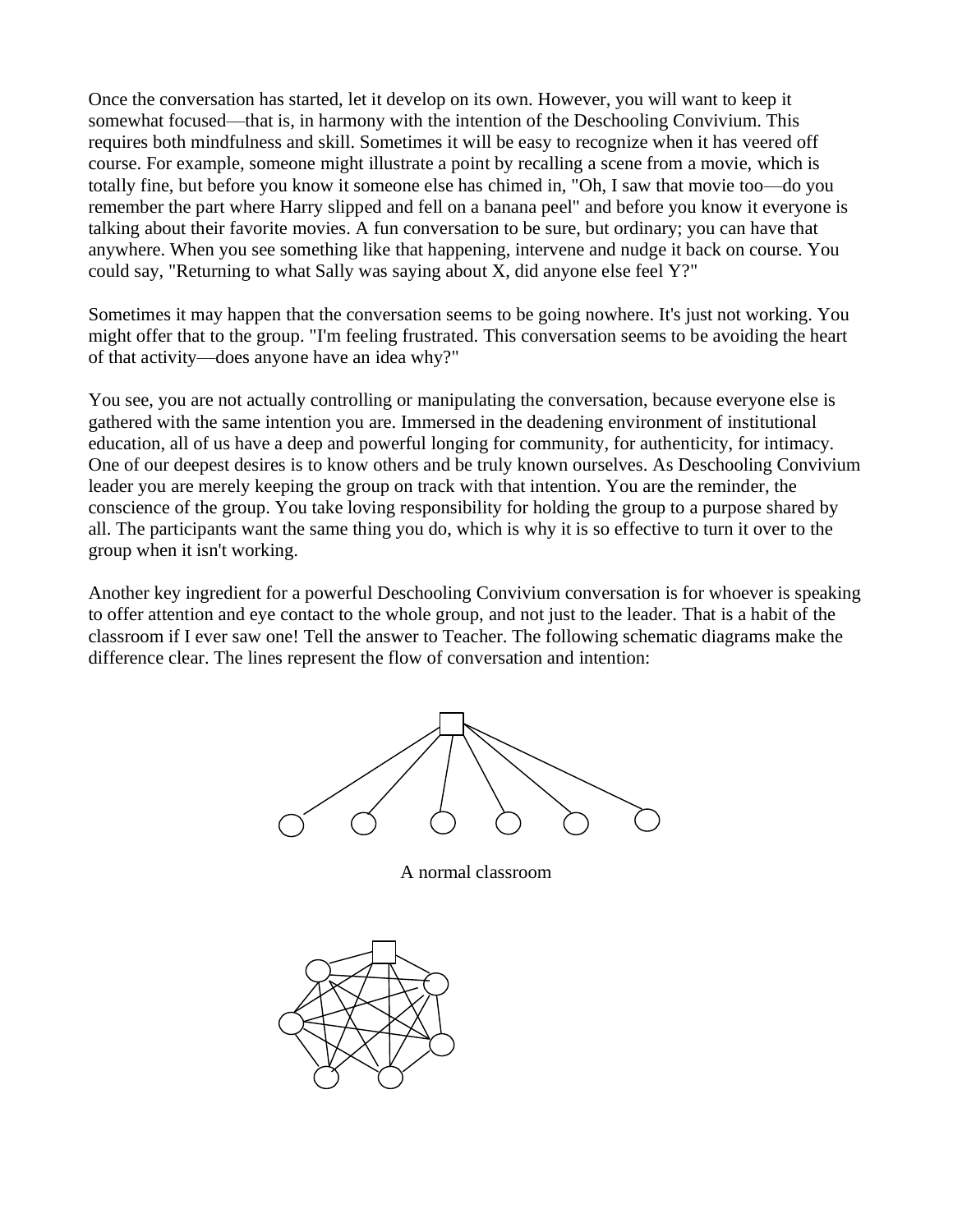# A Deschooling Convivium

In a Deschooling Convivium, the conversation bounces around the circle, go to more than one person before coming back to the leader. In a classroom, it typically follows a patter of teacher, student A, teacher, student B, teacher, student C, back to teacher, and so on. The teacher controls the conversation. It is actually a two-party conversation between teacher and class, not a multiparty conversation. In contrast, a Deschooling Convivium leader lets it go on its own, releases control, witnesses it happen, and participates as an equal, while at the same time preventing it from straying from the intention of the Deschooling Convivium. You might allow it to stray away from the original activity-related topic, however, as long as the new topic is still consistent with deschooling goals. As long as people are sharing something real about themselves, for example. Sometimes the initial topic just serves as a gateway, an access point to what is really asking for attention.

At some point you will sense that the conversation is done, or time considerations will require that you cut it short. I like to ask if anyone else has something they need to say for the activity to be complete. We don't want anyone to be left hanging.

Sometimes very strong feelings or conflicts may arise in the course of a conversation. If someone says something thoughtless or hurtful, let them finish their sentence and then interrupt and bring in witness consciousness. Ask people, "How does that last exchange feel in your body?" "How many people are having judgments, evaluations, right-and-wrong right now?" We are so deeply imbued with the habit of using speech score points, establish rightness, and present an identity that unavoidably, that habit will come out in the Deschooling Convivium despite our best intentions. But in a Deschooling Convivium those habits are contrary to our purpose. Any conflict that arises, any ill-considered use of words, is a great opportunity to learn something about ourselves.

Herein lies another goal of the Deschooling Convivium. Great philosophers and mystics since the time of Socrates have taught that the most valuable kind of knowledge is self-knowledge. Whatever happens in an activity or conversation, there is often a chance to make it an occasion for self-knowledge. Sometimes someone will say, either in the post-activity sharing or later in private, that a certain activity didn't work for them. Imagine how you would feel if everyone else seemed to be having a profound experience except yourself. It is important to validate that person's experience, no matter what it was. Any activity lands on each person differently. If your experience is doubt and resistance and feeling left out and lonely, then take note of that, witness it, and thereby gain some self-knowledge. Congratulations—you have learned something important about yourself! Make sure that participants know that there is no right or wrong experience to be had.

#### **Sample Activities**

# 1. Guided Mingling

There are two ways to do this: eyes open and eyes closed. I recommend doing both, first with eyes open. It is good to follow with the eyes-closed version immediately after the eyes-open—the contrast is most illuminating. Save the integration conversation for after both segments are completed.

First define the space for the activity (the room, the carpeted area, etc.) Have everyone wander around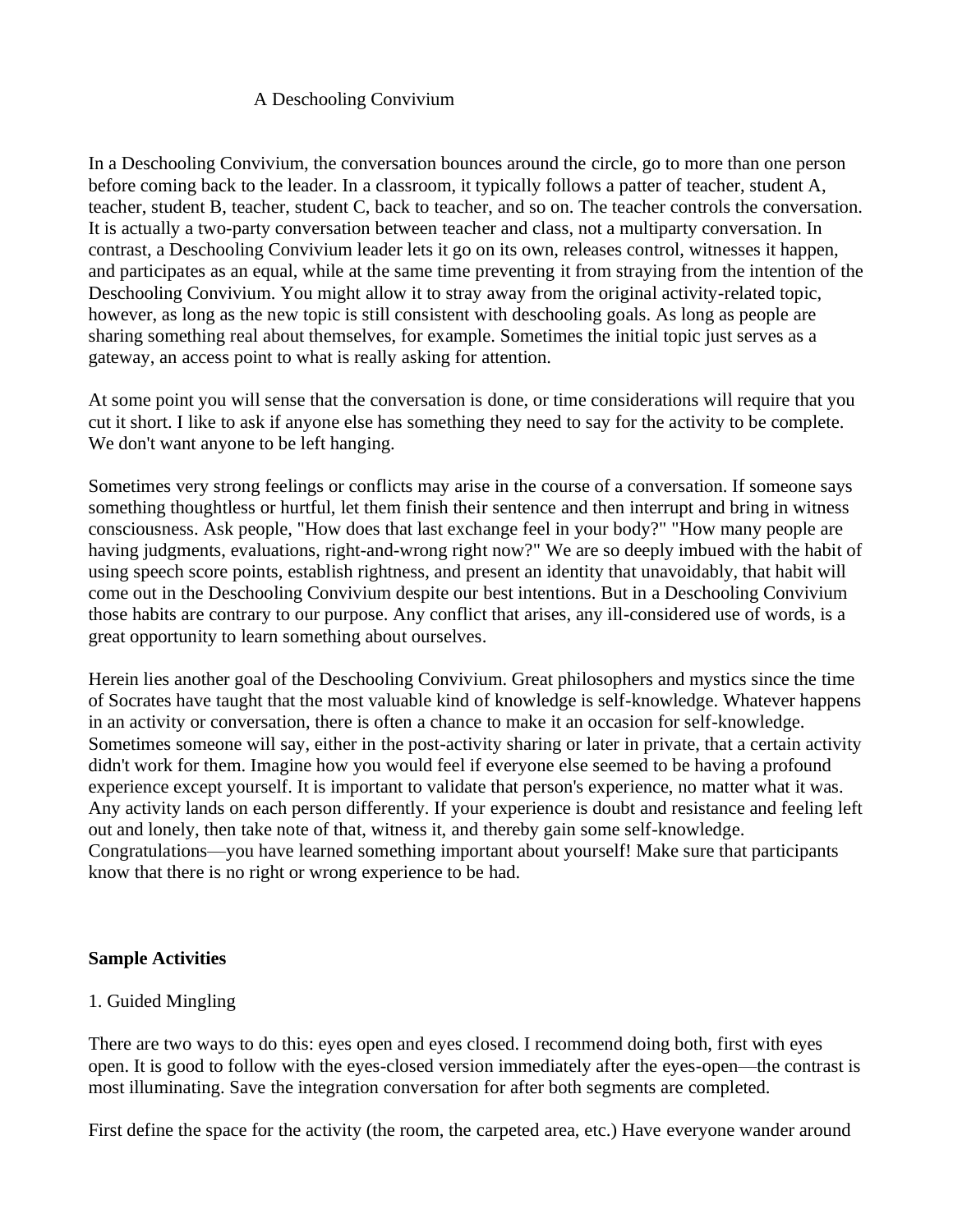aimlessly for a minute, then offer some points for awareness:

Do you find yourself making eye contact? Avoiding eye contact? Do you typically break eye contact first? Notice your posture Notice your breathing Where are you putting your hands? Crossed? In pockets? What kind of expression do you have on your face?

Offer these points occasionally over the next minute or two, with time in between each point so that people can really experience the awareness it generates. By now people will probably be feeling pretty uncomfortable. If that feeling is strong in the room, you might offer a point for awareness about that too: "Do you feel uncomfortable? Awkward? Locate that feeling in your body." When the exercise has gone on long enough (you will know when—trust yourself), then announce: "Okay, now everyone close your eyes and continue mingling." Again let them wander around for a minute or so, then offer a different set of points for awareness:

What do you do when you bump someone? How do you feel? Are you holding your hands and arms protectively? Do you have an expression on your face even though no one can see you? Notice whether your shoulders are tense. Do you tend to stay on the fringes or head to the center?

Another thing you can ask in this activity, and in many other activities too, is "When I ask these questions, do you feel right or wrong?" Then encourage them to let the answer just be, without evaluating right/wrong.

This is a wonderful game for the first Deschooling Convivium meeting, because it is fun, a good icebreaker, and generates rich conversation afterward. It can inspire insights into our automatic unconscious ways of presenting ourselves, ways of maintaining distance, the artificiality of crowds (and classrooms?), as well as our nervousness when some of the distancing mechanism are inactivated. I wouldn't mention all that beforehand though. Just give the instructions and let the activity work its magic.

# 2. Offering of questions

In a classroom the teacher typically provides not only defines the answers, but provides the questions as well, whether on an exam or as embodied in a curriculum—which says, "Here is what we will learn about." School-learning is very much about producing answers. This activity takes a very different approach. It is a great choice for the first or second session, depending on the comfort level.

Give everyone a piece of paper and a pen and ask them to write down their questions. Not "questions you want to ask me," but general questions about life, the world, college, or any issue that is present in your life. Ask everyone to write down at least 10-15 questions. Explain that sometimes a question will lead to deeper questions, and that they have plenty of time to follow the questions wherever they might lead. Do this yourself too. After it seems that everyone is finished, ask people to choose the question "most present for you at this time in your life." Invite them then to spend 5-10 minutes just being with that question. Not seeking an answer, but just being with the question, the feeling of longing to know.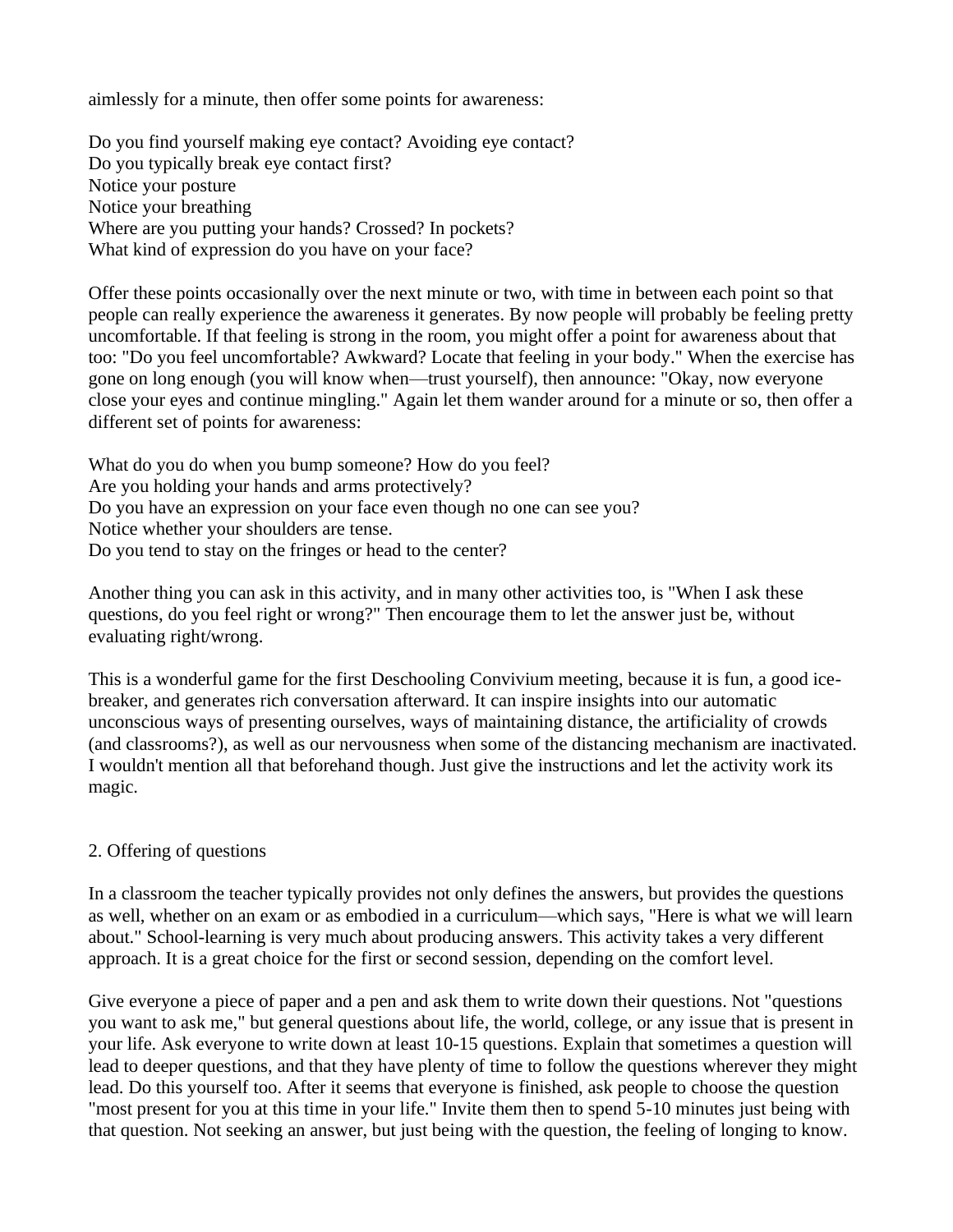In that 5-10 minutes of silence, remind them once or twice to play with it, explore it, see what trains of thought it takes them to.

For part three of this activity, divide up into partners. Each pair goes to a quiet corner somewhere. One person takes on the role of Asker, the other takes on the role of Listener. The Asker kneels up on his/her knees; the Listener stands and listens silently, without changing expression or nodding the head, while the Asker asks his/her question from before. When you introduce this exercise, suggest that the Asker start with the question and then elaborate, asking maybe in different ways, explaining the background a little, maybe proceeding to an even deeper question behind the starting question—always gazing into the Listener's face. After a few minutes, when you sense it is time, ask everyone to thank their partner and switch roles. Also remember to instruct the Listeners to do their best to listen with full attention and no judgement, compassionately, with full confidence that the universe will provide the answer at the perfect time in the perfect way. And the Askers are to see the Listener as an omniscient being. The kneeling position automatically creates that perception.

This is an extraordinarily powerful exercise that will generate a very rich conversation afterwards. People will have amazing insights and profound realizations. Really let everyone have the chance to fully explore and integrate it in the conversation. Provide them a big listening. Lose any agenda and trust the process. You will see a great wisdom and humanity emerge from the participants. All you need to do is be there to witness it. You don't have to *make* it happen. It will happen because that potential is latent within us all.

Again, one of the great myths of our educational system is that learning is hard. Well, it is not. An even broader cultural myth is that life is hard. A struggle, necessitating willpower, discipline, hard work, a great effort at self-control and self-improvement. Well guess what? Life is not hard either, and neither need it be hard to lead the Deschooling Convivium. Everything that we want to happen is just waiting to happen, bursting to happen. As leader you do not need to impose anything on people from without. It is already there. As leaders we merely invite it out and welcome it into the world.

Trying hard will not usher in the more beautiful world our hearts tell us is possible. That is just as impossible as trying hard to be creative, or trying to make someone be something they are not. We don't need to try hard, because the more beautiful world is present already, closer than close. Some of the other activities in this manual will give you a sense of this. The spontaneity exercises, for instance, illustrate a mode of creativity that has little to do with trying and much to do with getting out of the way of what already is. So leaders, don't make it hard. All you need to do is allow your own creativity, authenticity, and spontaneity to be present. You can do this!

There is a beautiful Stage Four to the offering questions activity that provides a great segue to a closing ceremony. Everyone picks up their list of questions and identifies ten that they are willing to share. Then, go around the circle many times, each person speaking a question out loud. Be3fore you begin, remind everyone to give each question a full listening, maybe pausing a few seconds in between. I personally feel that no integration conversation is necessary for this part; it is poetry and speaks for itself.

If there are an odd number of people for the partner work, there are a few things you can do. Three people can be in a group A listens to B; B listens to C; C listens to A. You might even choose to structure the activity like this for everyone if the number of people is a multiple of three. The person not speaking or listening can be a witness. You may even discover this approach has certain advantages.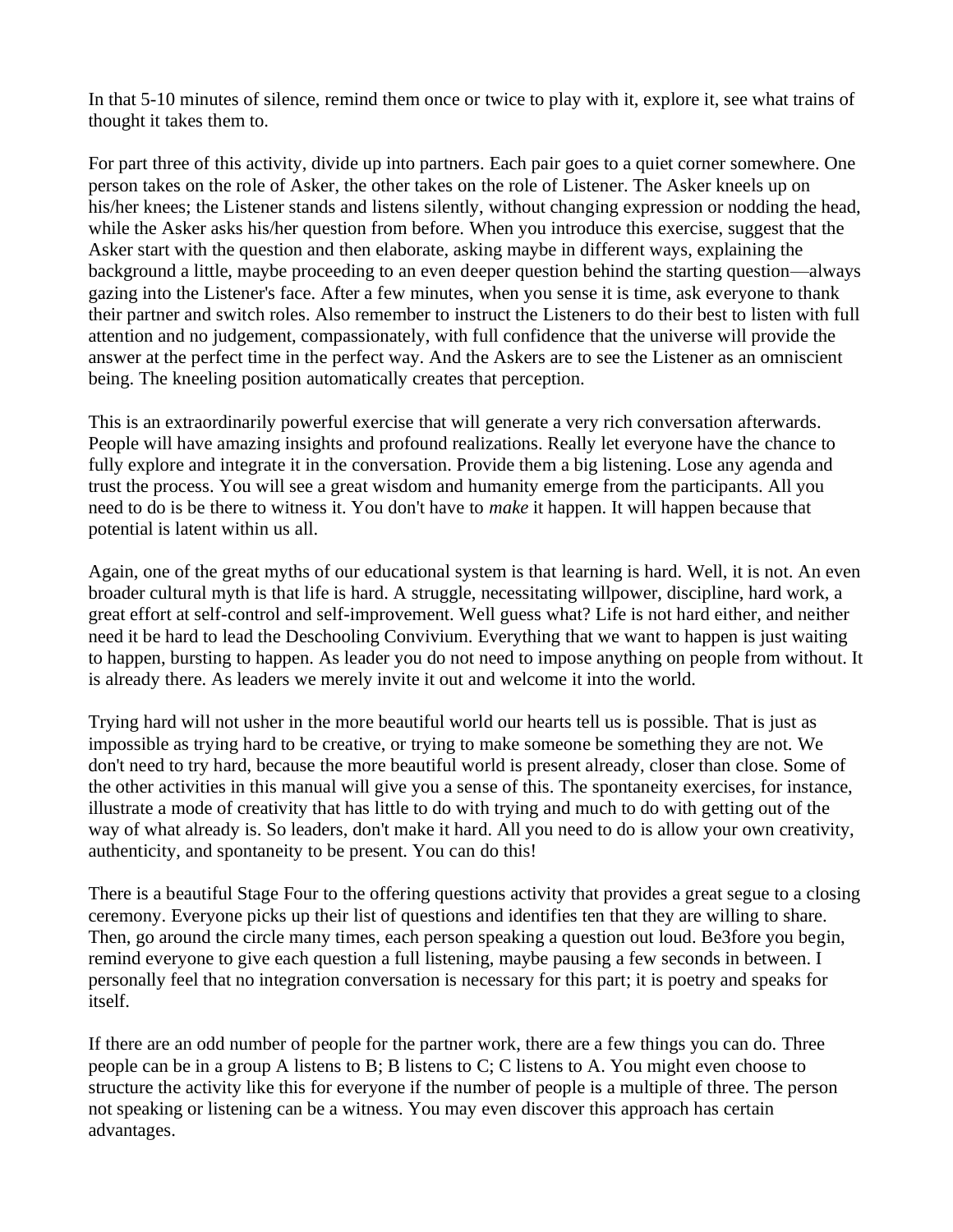Have everyone keep their list of questions. You might invent other activities which utilize them later on.

#### 3. The Stone Game

This game seeks to illuminate the ways we participate in conversation. It is not as deeply challenging as some of the other activities I've described, suiting it to be a warmup for something else.

Have everyone bring in 30 small pebbles and sit around a large table. Total silence is to be maintain throughout. Going around the table, each person places a stone or chooses to withhold a stone. Keep going around the table until someone runs out of stones. You could end the game right there, or have each person who finishes leave first. However, I think it is better to end while some people still have stones in their hand, as the following questions for awareness make clear.

After the game is over, debrief the group on their experience. Describe the different ways we participate in conversation. Were you being selfish or giving in the placement of your rocks? Did you try to control the way it was going? Or did you go with the flow? What kind of feeling accompanied your choice to withhold—was it similar to the emotions you feel when you withhold participating in group conversations? Did you notice yourself interacting with some people more than others? Did you find yourself wanting to ignore some of the contributions, or feeling annoyed when someone else spoiled where you wanted to take the design? Do you pass judgment on others' contributions? Do you pass judgment on your own contributions, criticizing and evaluating yourself? Do you sometimes find yourself motivated primarily to contribute in a way that garners other people's attention and approval? All of these could equally be asked of the stone game or any conversation, particularly in a group. In fact, after the debriefing conversation about the stone game has proceeded for a while, you can ask, "Does anyone find themselves doing some of the same things in this conversation as you did in the stone game?" Or, "Does anybody notice any similarities between this conversation and the stone game?" You can also ask for general observations about the game. What kind of "conversation" was it? Inclusive? Dysfunctional? Superficial? Deep? Intimate? Light? Playful? Serious?

# 4. Authentic Movement

This is an amazing activity for confronting judgmentality, shyness, self-consciousness, and limiting perceptions of self and others. Probably many of the group will not want to actually do the movement. That is fine. Make it clear that witnessing another's authentic movement can be every bit as enlightening as doing it yourself.

The ideal location for authentic movement would be a big grassy field where no one can get hurt bumping into things. You can also do it indoors by forming a protective circle around the Mover to guide him/her away from any walls or dangerous objects. The Mover starts at the center with eyes closed and simply moves any way he/she wants to. It is not a performance! Tell the group to let go of any desire to impress, to look good, to avoid looking silly or weird. You see, in the normal course of human interaction we habitually restrict our postures and movements (the open-eye mingling activity demonstrates this). In authentic movement, we let go of presenting ourselves as ourselves. This can be quite freeing, since the habits of bodily self-presentation become so ingrained that we forget other ways of moving and, consequently, other ways of being. You see, the way we hold and move our bodies is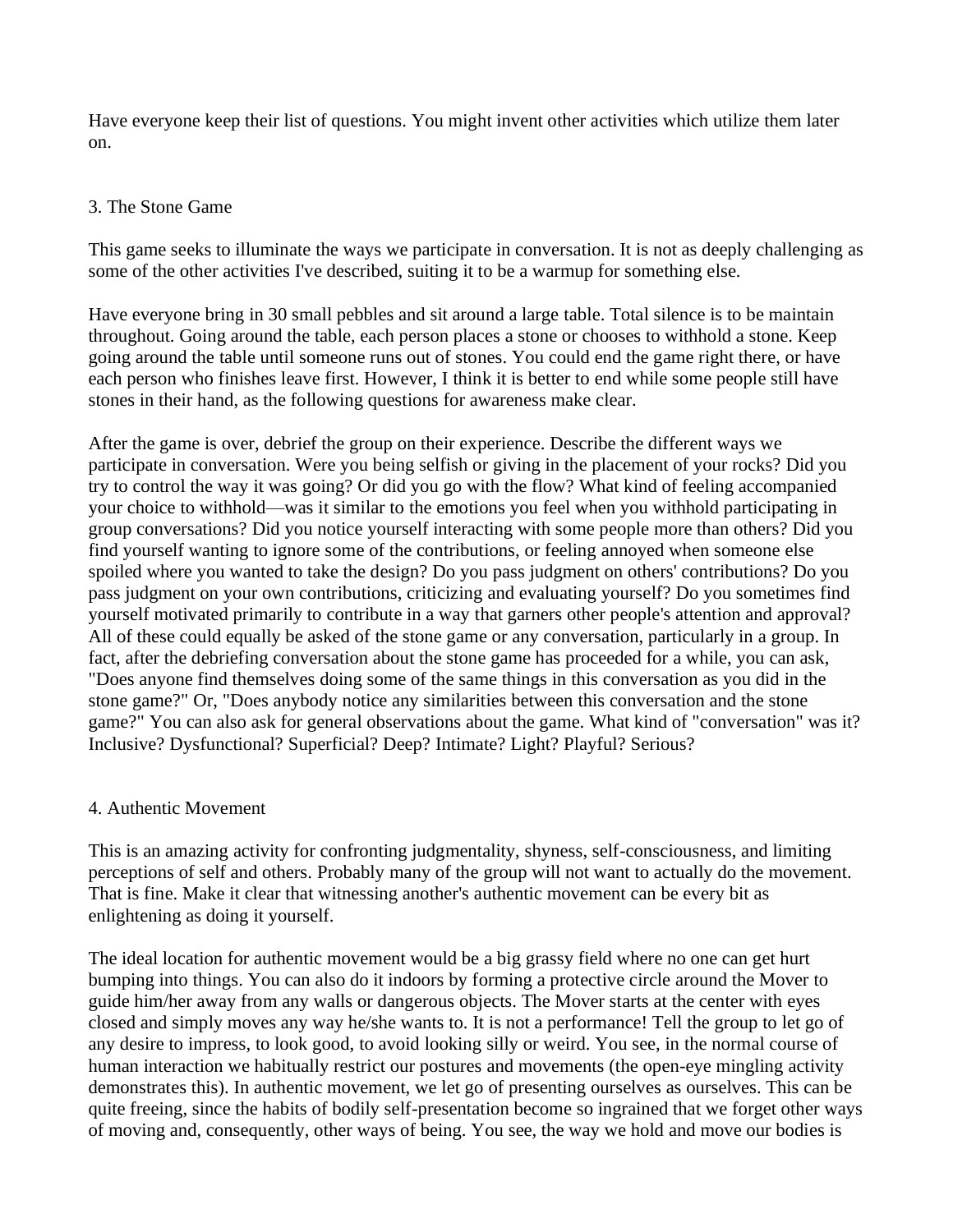connected to our thoughts, emotions, and beliefs. You can demonstrate this beforehand with the following mini-exercise: split into partners, and have everyone stand face to face about six feet apart in various postures: hands on hips; arms crossed over waist (a lot of people actually walk like this); hands behind back; hands in pockets; hands hanging at your side. Afterward, ask how they feel different being in each posture and seeing someone else in each posture. Ask them which felt uncomfortable and which felt the most comfortable. A very fruitful discussion can arise just from this mini-exercise.

Returning to the authentic movement activity, you might observe to the group that a baby has none of the habits and inhibitions that limit how we move our bodies. A baby moves spontaneously and joyously. A baby is not self-conscious. In this activity we seek to reconnect with that. These habits and inhibitions deepen over time, producing eventually symptoms of aging such as stiffness and rigidity. In reconnecting with the infant's spontaneity we stay in touch with our youth.

This activity is obviously very much at odds with the habits of the classroom. Typically in a class, no matter what the content, whether it is a lecture or discussion or reading or writing, our bodies are in the same position all the time. Education, after all, is supposed to be primarily about the mind, not the body. Education happens mostly in a chair. One thing this activity demonstrates is that mind and body are intimately connected. If a posture corresponds to a state of emotion and a state of mind, what does sitting in a chair correspond to? Apathy, perhaps? Indifference? Passivity?

After a few of the people have experienced Authentic Movement, consider breaking for a conversation about it to digest and process and give the Movers a chance to share. This will give the shyer people a chance to collect their courage and give it a go in the second round. Now here is a situation that might arise in this or some other activity. Suppose someone who has Moved in the first round shares, "It wasn't scary at all for me. I wasn't a bit self-conscious. I don't see what the big deal is." Possibly, when that person was Moving it may have come off as a performance and not truly authentic. How do you deal with this situation? It is important to address it, because those words will probaly leave others feeling inadequate and invalidated. You also don't want to shoot down the speaker. This might be an opportunity to talk about how everyone has unique strengths and inhibitions, and how our fears and limitations are nothing to be ashamed of, they just *are*. So you could say, "I wonder if so-and-so's comment made anyone feel angry, inadequate, or inferior." These are feelings to take note of. We don't need to conquer or control anything, just apply the light of compassionate attention.

A nice variation on this activity is to do it in pairs, one person moving while the other watches, then switching. This will also allow time for doing it longer. For the whole-group version I suggest providing a guideline of 2-5 minutes that is "just a guideline". In pairs you'll have time to explore it a little more deeply. Sometimes allowing ten minutes or even more allows you to go on a real journey. You get past the initial awkwardness, and real spontaneity emerges. It is amazing how quickly lifelong habits can vanish. Of course they come back again as we reenter our customary reality, but the memory of having been free of them remains, and much that was once impossible becomes possible. Be sure to allow time for reflection and sharing, both between partners and in the group afterwards.

If your Convivium is fortunate to have someone exceptionally at home in his or her body, you could also consider inviting that person to fully express that in a longer (10-minute) movement session for the whole group. I find it very inspiring to watch someone who is magnificently self-expressed. Remember what leadership really is: it is to create opportunities for people to express their gifts.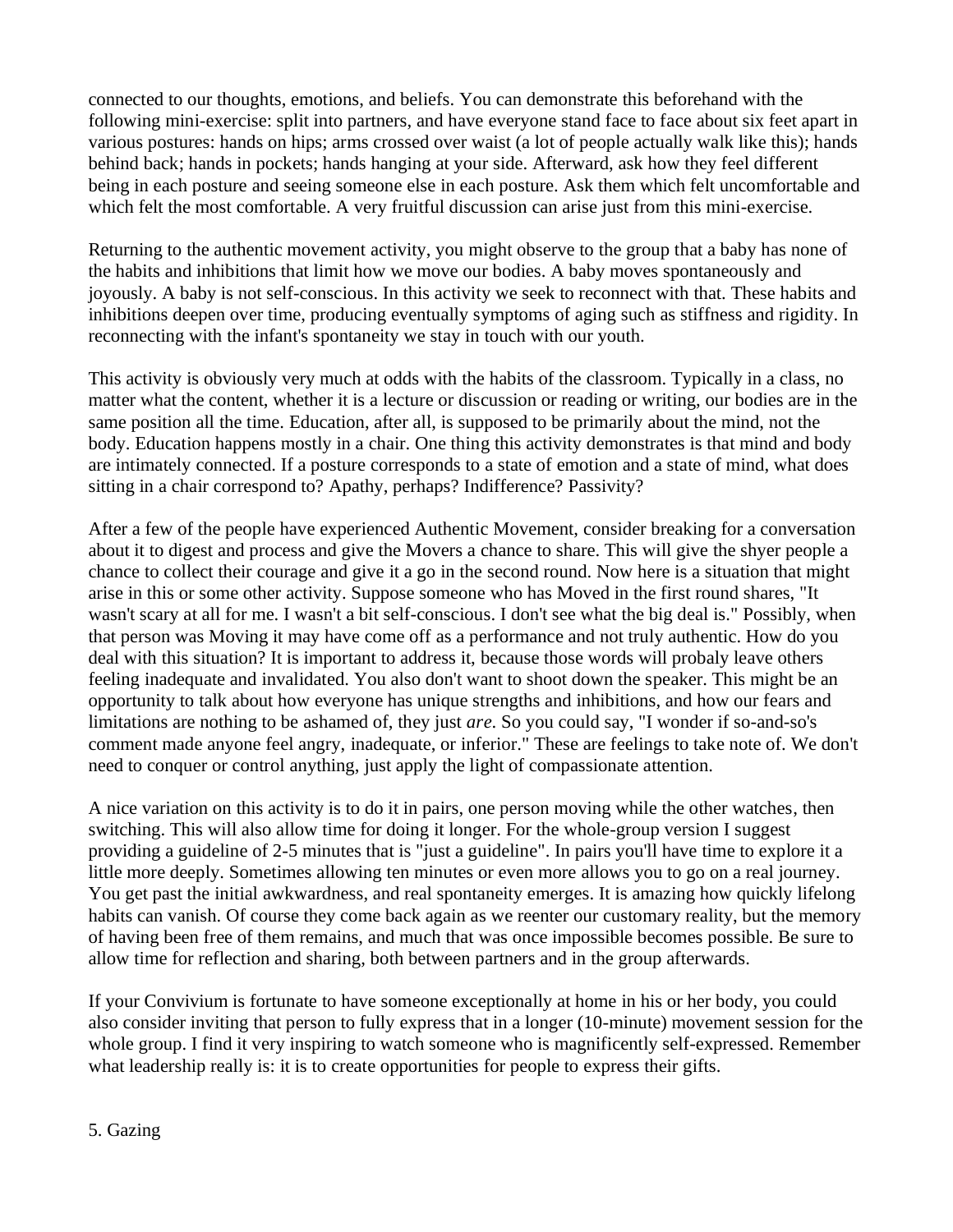There are many variations of this exercise, which generates a profound sense of connectedness. To maintain eye contact with another person can be an intensely intimate experience. It meets a very deep longing of all human beings, which is to be known by other people for who we truly are, as well as to know other people in the same way. We of modern society are some of the loneliest people ever to inhabit the earth. We have grown used to it in a way, enough at leaswt that we call it normal. We assume life is just like that. The gazing activity tells us otherwise. It tell us of the incredibly close and authentic connection that is always so close, just five minutes away. We are like starving people wandering with heads bowed in a vast orchard of ripe fruit that we need only raise our eyes to have. Instead we drift through life starving for connection, driven by an unease, a longing, a hunger that can never be assuaged by the things we usually feed it. This is the wound o fseparation, from nature and from other people, ad the pain of it registers as a kind of anxiety that we can never really put our finger on. Paradoxically, our greatest desire is also our greatest fear. We have grown accustomed to our cocoon. We have grown accustomed to a very superficial level of connection, and we go to great lengths to keep it that way. Because actually to forge a deeper connection is quite easy. The barrier is only fear.

If you think about it you may find it quite strange—why should a few minutes of eye contact be so uncomfortable? So frightening? We are afraid of being truly seen. We are more comfortable having people see not the real me, but the image we present. We maintain this image in all kinds of ways (this might be a good lead-in discussion. "How do most people see you? What do you do to establish and perpetuate this perception?") And then, having succeeded in presenting an image to the world, we feel lonely because no one knows us. They only know the image. We become victims of our own success.

We live in an impoverished social world. We can go an entire lifetime never having experienced never having known—the wealth of humanity around us. Each person you interact with is an entire universe unto themselves, a divine being unspeakably precious. That is why the gazing exercise is so powerful. Not only does it establish this connection with another person; it shows us what life could be. It really gives he experience of a more beautiful world, and it confirms that such a world is possible so close, and yet so far. How close? Five minutes away. How far? Impossibly far. It would take a miracle for silent gazing to become a normal social activity, replacing, say, small talk and gossip. Can you imagine how different such a world would be, how beautiful? How different would society be, if we received frequent experiential reminders of the divinity that inhabits those who surround us? If we lived in an ongoing waking knowledge that we are holy beings living among other holy beings in a world that is holy too? So close, so far. It will indeed take a miracle to get there. And really that is what we are in the business of doing: creating miracles. What is a miracle, anyway? It is something wholly unexpected based on the past. You sink into water a million times, and now you walk on water—that is a miracle! We stop living in the habits of a lifetime and choose a new way of being—that is a miracle too. What we have accepted as "just the way things are" can change overnight. Of course we can always go back, choose the old world over the new, but once we have experienced it even once our eventual transcendence of the old is guaranteed. Because now we know it is possible. The illusion that life is "just like this" no longer can fully delude us. A birthing process is set in motion, and even if we do return to the old world again, eventually we will be born into the new as completely and irrevocably as a baby is expelled from the womb.

Because a huge barrier of fear stands in way of our greatest desire, to know and be known, it is important to context with exercise with gentleness and care. Perhaps precede it with another activity that leads naturally into gazing, so it doesn't seem so weird. For example, the theme could be listening without judgment.... and now we are going to do an exercise about seeing without judgment. I have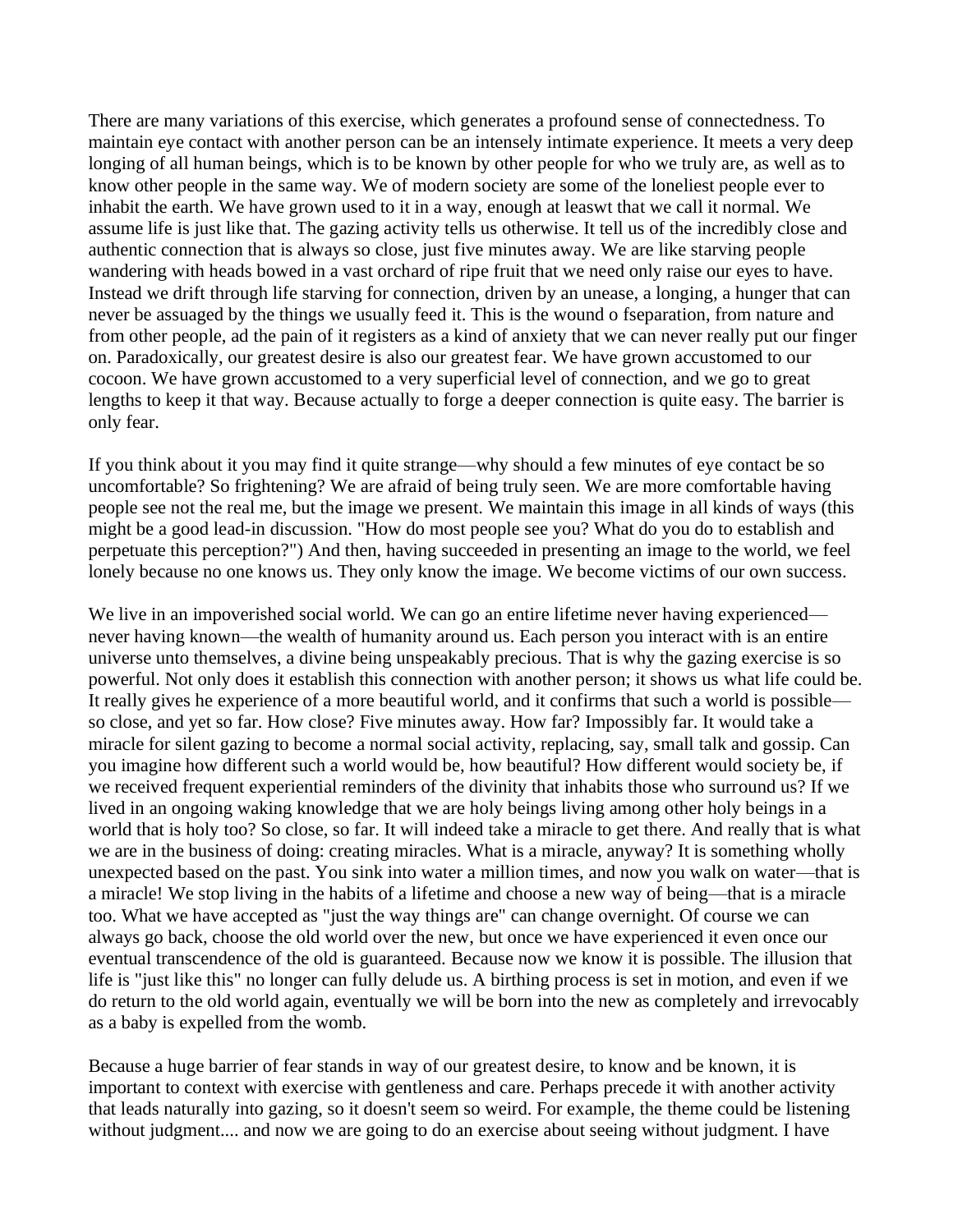found it unnecessary to have a big dramatic buildup to the gazing activity. Another good lead-in would be something on the ways we present ourselves, inflections, postures, and masks.... and now we will practice just being with someone without "presenting".

I like to lead this activity in three parts. First a few minutes of gazing. Before it starts and for the first minutealso you may need to issue some reminders. Urge people not to slip into "presenting" themselves by raising eyebrows, making expressions, or looking away. (Blinking is okay though—it is not a "staring contest".) Here are some ways to set it up:

Look for what is beautiful and good in the other person. See the other person as your self, looking back at you through different eyes. Look with appreciation at the real person in front of you. Just as we strive to listen without judgment, let us now see without judgment. Just see, without adding naything on, without interpreting, guessing, evaluating.

Pick one of these that fits in with the evening's theme, or lead it in your own way. Often these work best when one person is the Seer and the other is the Seen. Then they switch after 3-5 minutes whenever you feel it is time, without breaking eye contact. The above instructions are for the Seer; the Seen should be reminded to be unguarded and present in order to be truly seen. In reality, the difference between the two roles isn't so big.

If the gazing session starts out with a lot of giggles, you may need to guide people over this hump. People usually giggle because they feel nervous and uncomfortable. You don't need to tell them to stop giggling. Simply name what is happening. I would say something like, "It is quite natural to be feeling a little nervous or uncomfortable and to start giggling. That's OK. Just keep gazing, let the giggling stage run its course, and soon you will move into the next phase of the experience." This phrasing validates their behavior and at th same time invites and encourages them to move past it. (The wording also "reframes" the giggling as a "phase".)

I highly recommend that you do this on a day when there are an even number of people present, so that you can participate yourself. You can talk while still maintaining eye contact with your partner.

After the initial 5-10 minute gazing exchange is over, you will likely want to extend the experience because it is just so sweet. A good way to do this is to ask people to maintain eye contact while listening to their partner describe what they felt in both roles. Take turns as speaker and listener. The listener fully listens, again without judgment or verbal response. After each partner has had the opportunity to share, invite everyone to still maintain eye contact while having a "normal" conversation. Just continue talking about the experience.

Eventually you will have to end the experience and bring people back to the circle. When I finally broke eye contact with my partner it actually hurt. When would I ever reenter that realm? That wrenching was a clear sharp experience of the constant ache that underlies modern social life. In the life of separation that hurting is a constant fact of life. No wonder distractions from life are so compelling, so addictive. We'll do almost anything to make it stop hurting. Drugs, alcohol, TV, video games, spectator sports obsessions, pornography, all are ways to temporarily numb the pain of separation. But do they do anything to heal that separation? Do they actually deepen the human connections in our lives? Usually not, Usually they isolate us ll the more and we feel even lonelier. When you wake up hung over the next morning, the soul ache is still there, with a headache to boot.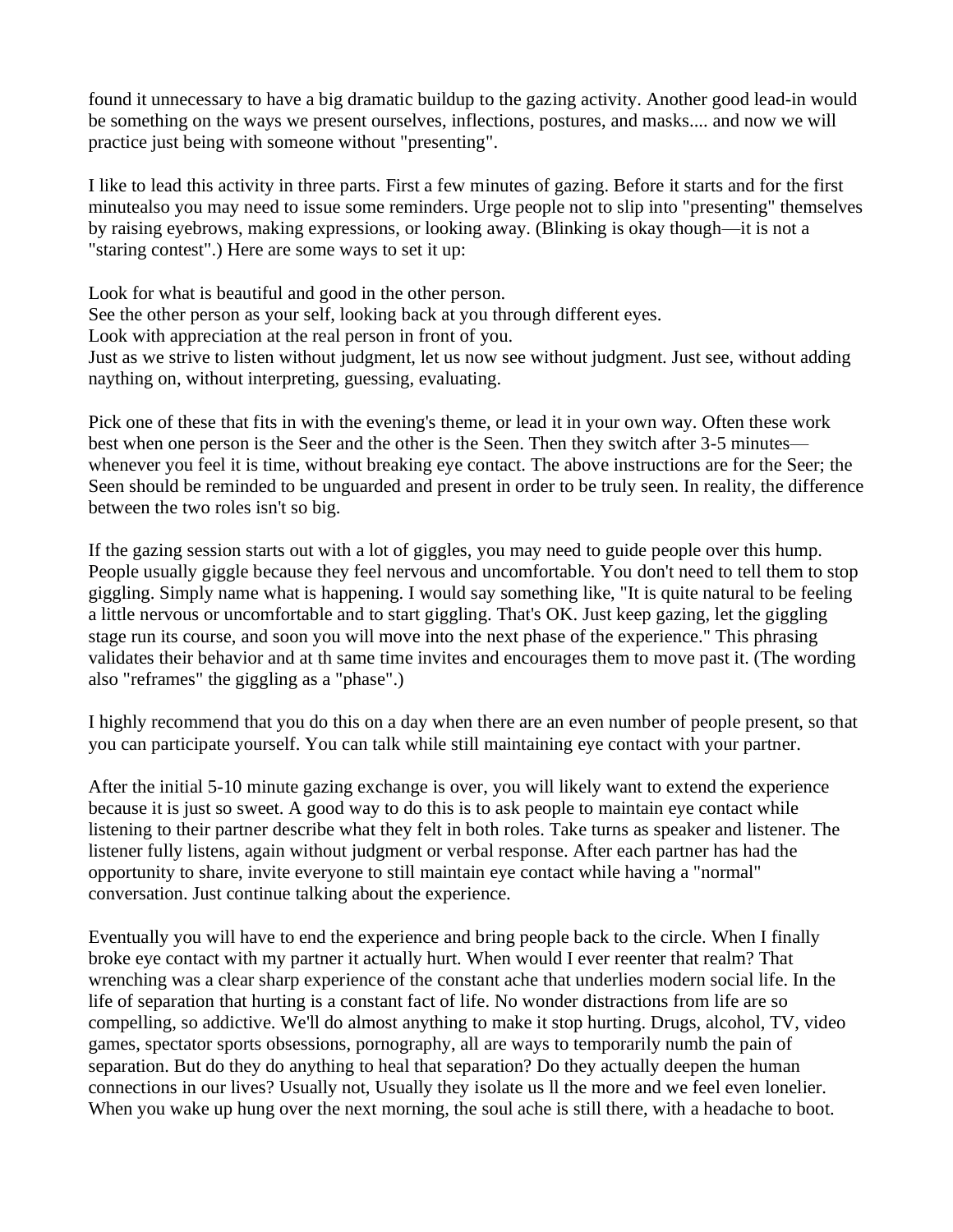When the circle regroups it is likely that most or all participants will be in a very expanded state of consciousness. They will have been profoundly moved by the beauty they experienced. Now it is time to provide some kind of a bridge connecting this experience back to real life. The lesson of this experience is NOT that the Deschooling Convivium is some separate reality that is irreconcilable with the real world. That would be deflating, not empowering. Actually, the Deschooling Convivium aims to empower us in the real world by showing us its potential. It is not a way of being that is separate from life; it is what life can be. In the Deschooling Convivium we become aware of an expanded potential for ourselves and our lives. The vision is for the authenticity and immediacy of our interactions here to gradually become the norm for our lives and for people generally. We seek to heighten our expectations and never settle for less. We come together to live more fully—that is what the word "convivium" means: people coming together to live more fully.

It would be sad indeed if anyone walked away believing, "This is only possible in the Deschooling Convivium." The message is that it is possible at all. Because what, really, is the Deschooling Convivium? It is just a group of people holding an intention to be free. All people everywhere share this desire.

The conversation following the gazing experience is an opportunity to bridge it back to life outside. Read this section several times before the evening you guide this experience so that you can bring these ideas into the conversation naturally. Read this section and make the ideas your own. Soak them into your bones until they become a part of you. Then you will be able to share them as yours, in your own words, illuminated by your own gifts, stories, examples and experiences. I would also bring into the conversation the question, "OK, how can we apply all this to our lives?" "What is the message of this experience?" Probably you won't have to apply much guidance to keep this conversation at a very high level. It might occasionally lapse into a kind of "full" silence as people re-submerge themselves in that state of connectedness. Allow this to happen. Hold the intention of the conversation bridging the experience to the rest of life, but really let this happen in its own way. You are witness to a wisdom far surpassing your own—it is the organic, self-emergent wisdom of the group. You are like a midwife assisting in a birth. You create the conditions for it to happen, but you certainly didn't create the child. You can ease the labor and you can guide the mother and child past certain dangers and complications. Mostly you are witness to a sacred process that proceeds according to its own mysterious wisdom and logic. It is a foolish midwife who would impose her own schedule on a mother's labor.

At the same time, you are also a participant, another member of the group. This is what makes your leadership genuine. Sometimes when I was leading the Deschooling Convivium I noticed a secret agenda in myself of gaining approval, dominating, being right, or being overattached to things being a certain way that wasn't really necessary to fulfill my deepest intentions. In other words, I found myself being tempted by the habits of the classroom. I believe that in most cases I was brave enough to let go of these controlling agendas. I hope the participants experienced freedom and respect. If you notice any of this happening in yourself, simply witness it and let it go without shame. There is no shame in being human. We have been conditioned from very early on to seek approval, to have the right answer, be acceptable, be in control of the situation. School is a huge part of this conditioning. As Deschooling Convivium leader you are deschooling yourself too. The more you release the conditioning, the more you become a giving, generous, and powerful leader. Conditioned by the world-as-it-is, no matter how hard we try, we will end up producing results that perpetuate the world-as-it-is. The master's tools will never dismantle the master's house. Generations of revolutionaries, social activists, and environmentalists have discovered this to their sorrow. We can try to frighten people into changing their ways; we can manipulate them by invoking guilt; we can coerce and dominate and force and control them, and for a time we may experience a semblance of success, but all the while what we are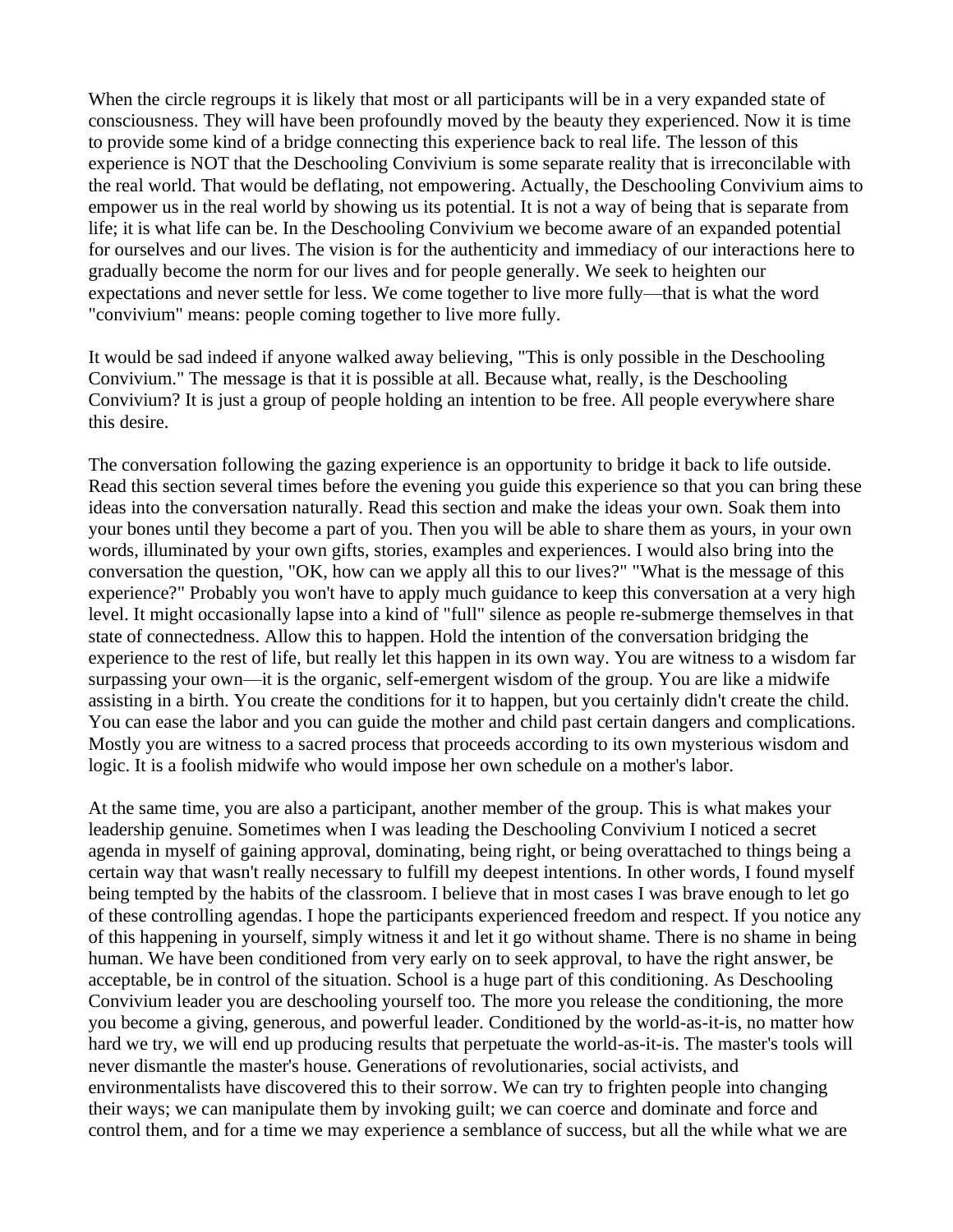really strenghtening in the world is the fear, domination, coercion, and control. Everyone thinks they have a good reason for applying these tools, or actually weapons. In the Deschooling Convivium, in our own small way, we practice another approach. We trust in people's goodness and wisdom and create a clearing for that to manifest.

I encourage you to do the same for yourself as you lead. Don't make it hard for yourself. Trust in your own goodness and wisdom too. When we use controlling methods on ourselves—guilt, threat, shame, criticism, blame, conditional approval—then inevitably we will do it to other people too. Even if you use these methods to try to force yourself to be less critical, less judgmental, less controlling, you will only end up strengthening these traits. Instead, simply witness, gently laugh at it, and know it isn't your true nature. That is the alternative to the hopeless strategy of trying harder. Trust yourself, relax into yourself, let your true wisdom and goodness emerge so that it can emerge in others around you.

#### 6. Speaking the Unspoken

This activity follows nicely from an introduction along the lines of "your name and something you've been afraid to tell someone." It addresses the question of how to actually create a world of authentic relationships.

In many of our relationships, the most important things often go unsaid. Unresolved issues sit there for years and, like the proverbial pink elephant in the room, make it impossible to fully be with that person. I sue the example: suppose a year ago I took money from Rajan's wallet. He knows I did it, and I know he knows, but out of awkardness we never talk about it. For a whole year he's been feeling angry and I've been feeling guilty. With this issue in the background, can we ever have a real conversation about anything? Can we ever be real with each other? We can talk about trivial matters—sports, the weather—and pretend everything is okay, but we cannot be close because there's this huge thing between us. Moreover, it is likely that Rajan will often blow up at me for no apparent reason, and that I will try to avoid him.

As you read this, you might have been reminded of relationships with friends or family where there is something big and unsaid between you. We are sometimes tempted by the illusion that we can "work on the relationship" or improve it by trying really hard to be nice, without addressing the real issue, but this is impossible. For example, Rajan could resolve to try really hard not to blow up at me for no reason. No matter how hard he tries though, the underlying energy is still there. At best he can expect eternal stasis; more often what we experience is continued degradation of the relationship. Eventually maybe we really do forget about the wallet. I conclude Rajan is hotheaded and unreasonable; he concludes I am standoffish and cold. It is like a toxic waste dump that has been paved over and forgotten. Now why is everyone getting sick? Hmm, better wash our hands more often. No. Sometimes it takes a little digging to find the source of the poison.

Like other kinds of transformation, to transform a relationship is not hard, but it usually is scary. There is something we are afraid to bring out into the open. Bowing to the fear, we stick with the status quo, and the full potential of the relationship is never expressed.

In this exercise everyone is given an identical pen and piece of paper. Explain beforehand that these letters will be shared anonymously, so don't use your own name or any obvious identifying information. We all have parents, so to further the anonymity we can all write the letter to a parent. These are not really letters, just practice conversations—you won't have to send it.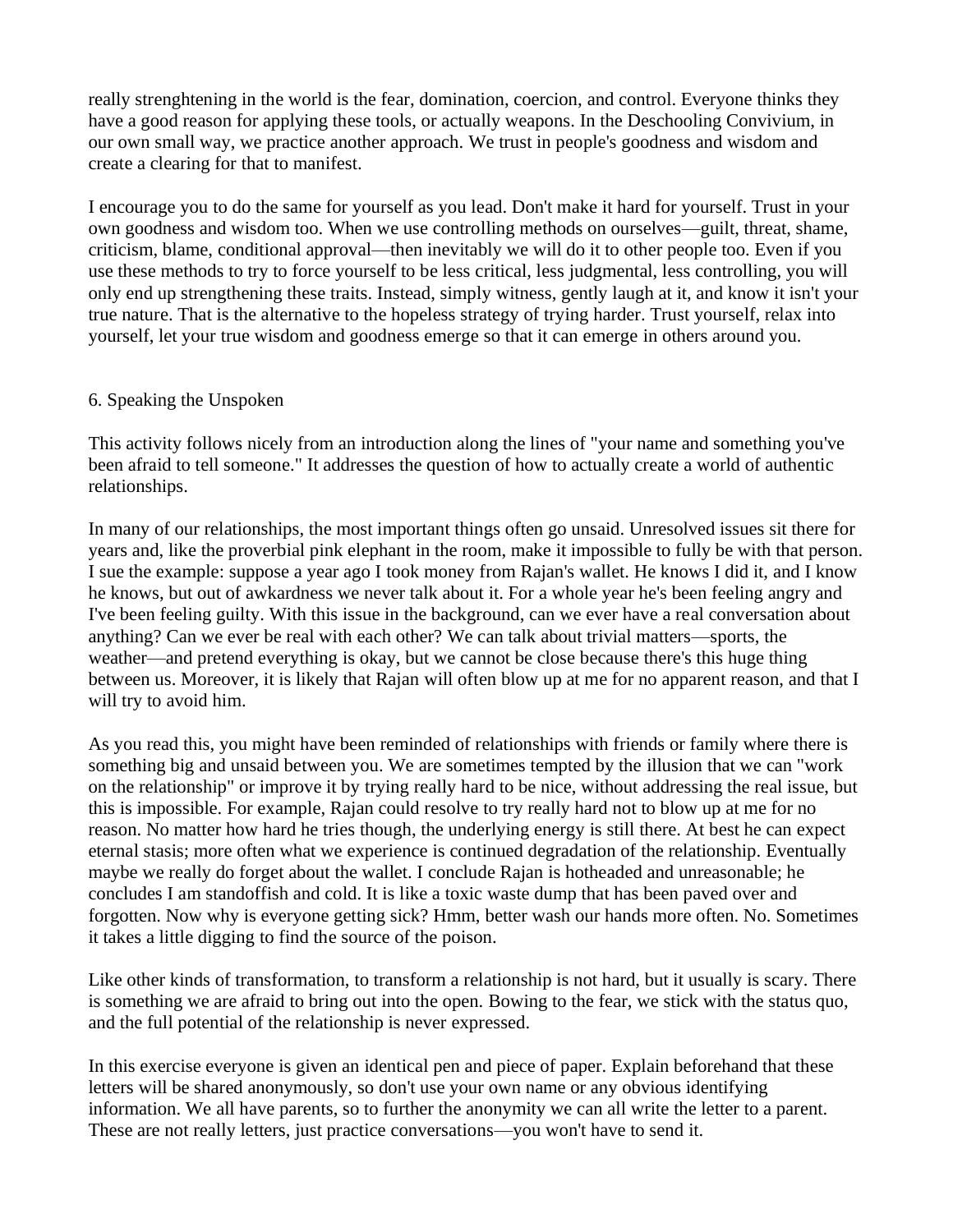The idea of this exercise is to imagine that, for once, you have the full attention of the recipient: that now is the time to say what has for so long gone unsaid. What have you always wanted to tell him or her that was always too awkward, too uncomfortable, or just never the right time? What have you held back, thinking "They'd never listen" or "It wouldn't do any good"? Now is your chance to say it all. The letter doesn't need to be too long though. Usually a few sentences suffice to say what is really important, while we devote enormous quantities of words to say almost nothing at all.

After everyone is done, put all the letters in the center, mix them up, and ask everyone to take one that isn't their own. In order to read it aloud effectively it helps to read it in a whisper to oneself a couple times first. The idea is to read it with feeling, as if you were an actor playing the part of the person expressing those words. Go around the circle, everyone taking turns to read the letter in their hand. Encourage everyone to devote their full listening—don't read yours while someone else is reading aloud. In fact it might be more effective for everyone to listen with their eyes closed.

In the integration discussion afterward, one productive question to pose to the group is, "What is going to stop you from actually having this conversation?" Another topic to explore is the impact that hiding the issue might have. People could even put themselves in the place of the person who wrote their letter. This can turn into a whole other activity. Be sure to leave room for undirected conversation too. In each individual letter a lot of universal themes will come up. People will find themselves relating to a lot of what was read.

# 7. The Realm of the Possible – Relationships

A good opening to set the tone for this activity is "Your name, and something you wish you could change about somebody in your life." Often it helps to introduce such an opening in a way that increases everyone's comfort level. Here is how I would do it: "You've probably heard somewhere that it is not right to try to change other people, but let's face it, we all probably find ourselves wishing that our roommate, boyfriend, girlfriend, brother, sister, friend, or parent would be more this or less that. More considerate, less messy, more self-confident, less critical, and so on. For example, sometimes I really wish my wife wouldn't be such a neat freak." This introduction gives people permission to be open and vulnerable because I have set the example.

The above is just a suggested opening. The activity itself asks everyone to describe a relationship in their lives that could be improved. It could be a totally dysfunctional relationship, or a pretty good one that isn't quite perfect. Have each person take a sheet of paper and divide it into four quadrants. Explain that the left side is for judgments. The top half is: "What about the other person makes this relationship imperfect?" The bottom half is, "What about me makes this relationship imperfect?" After everyone has taken a few minutes to write these down, ask them to identify which of them are judgments. Examples are: "He is too lazy." "She is too demanding." "He never listens." "She is too indecisive." "He doesn't respect me."

Marshall Rosenberg writes that a judgment is a tragic expression of an unmet need. In the right column, then, try to find the need behind each of the judgments. Perhaps "He never listens" would correspond to "I need to be heard."

After everyone has finished, go around the circle to give each person the chance to share one of the judgments and the associated need. You can also lead a conversation on what people discovered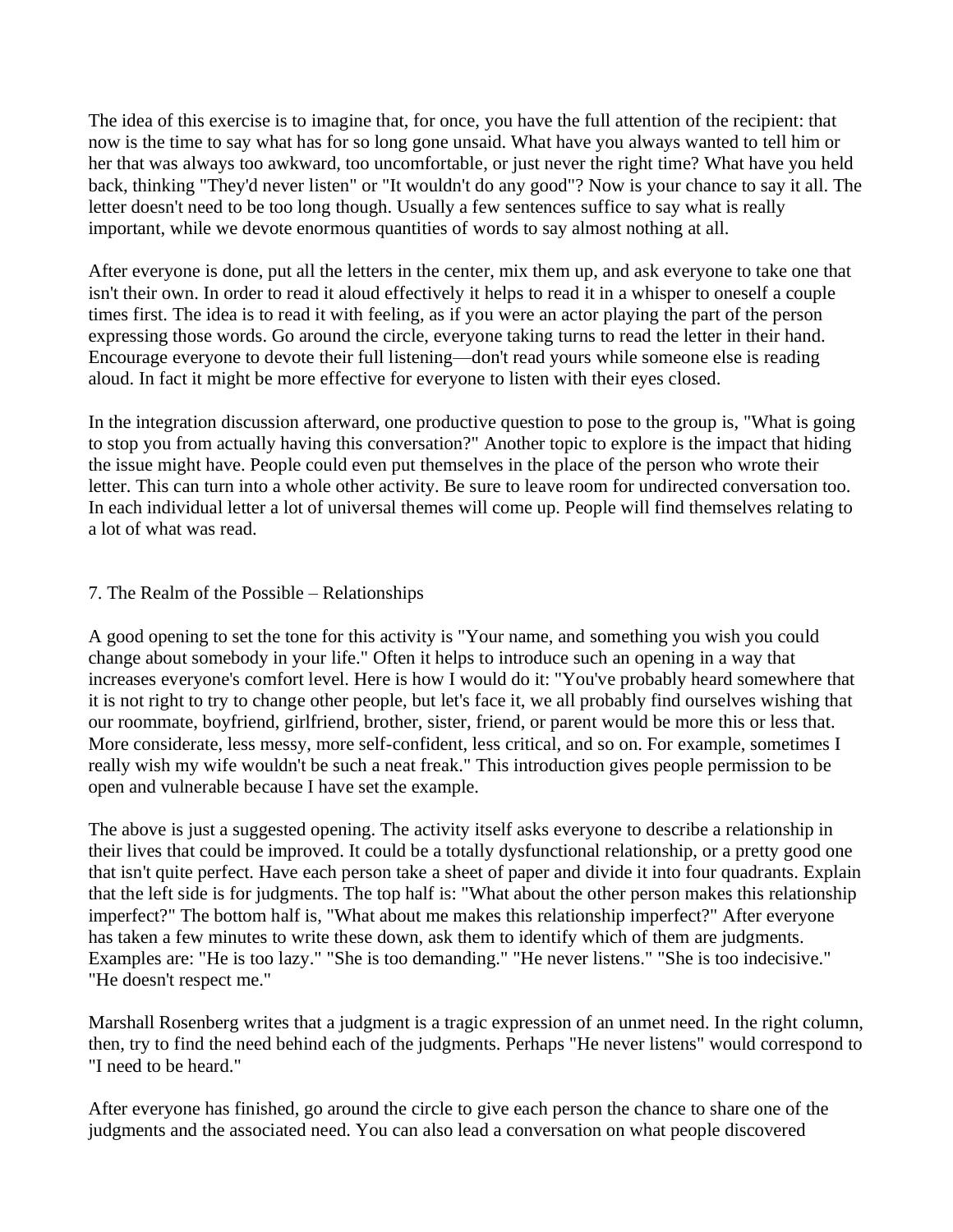through this process. People can also help each other to identify the needs behind judgments they can't figure out.

Another way to approach this exercise is to use the letters from "Speaking the Unspoken". Have each person underline all the judgments in their letter, and identify the associated need.

#### 8. Wants and Needs

One of the deepest rationales of school is that of social engineering. Just as technology seeks to control and improve upon nature, education is one of the cultural technologies that seeks to improve on human nature. Part of that is improving on you!

You see, the real you, the natural you, just isn't good enough. You would rather play than work. You'd rather be outside than sitting at a desk in a classroom. You would rather talk to your friends than pay attention to the lesson. You would rather go out than do your homework. Therefore, if we accept that the classroom, the lesson, the homework is more worthy than the alternatives, we need to impose control and discipline upon ourselves. We need to deny our wants. We are presented in school with a vision of success that depends on constant self-denial. It is those who make the biggest sacrifices (we are told) who achieve the most. And if you follow your desires, if you trust yourself, then you will fall behind, you will get poor grades, you will be less successful in life.

Pounded into us year after year, both in school and from parents, churches, and society, this way of thinking becomes deeply ingrained. The result is a profound self-distrust and a constant battle against ourselves. We withhold our pleasures and desires until we feel, after having made enough sacrifices, that we finally deserve them. Or we deny them as long as we can, until at some point willpower fails and, seemingly helpless, we engage in binges of various sorts and "blow off" our work. This behavior ends up reinforcing the underlying message that the natural self is not to be trusted. "See what happens," we think, "when I let myself do whatever I want?"

Part of deschooling is to free ourselves from this regime of control, and to reconnect with our natural desires and begin to trust them. For many people, this process of liberation from "shoulds" is quite lengthy and gradual; however, we can also experience huge sudden breakthroughs. At the very least, the activity I am about to describe can sow the seed of a new way of thinking.

Step one is for everyone to make a list of their wants. Encourage everyone to release self-judgment and be honest with themselves. Even the most superficial, materialistic wants are fair game. After many years of denying our wants, sometimes we lose touch with them and don't even know what we really want. So instead we reach for substitutes. In this exercise, tell everyone to give themselves the chance to dig a little deeper. What are the wants behind the wants? What deep needs do they ultimately arise from? Let everyone know that this list is just for themselves; they will not be sharing it.

Follow with a discussion on how the process was for people. Did anyone discover a want that surprised them? How do you respond emotionally to openly acknowledging your wants? Empowered? Guilty? Selfish?

Next I usually lead people in a meditation where I encourage them to fully experience the state of wantingness. What is it like to want something? How does it feel in the body? I ask people to choose from their list the want that is currently the most present in their lives. Have a discussion about this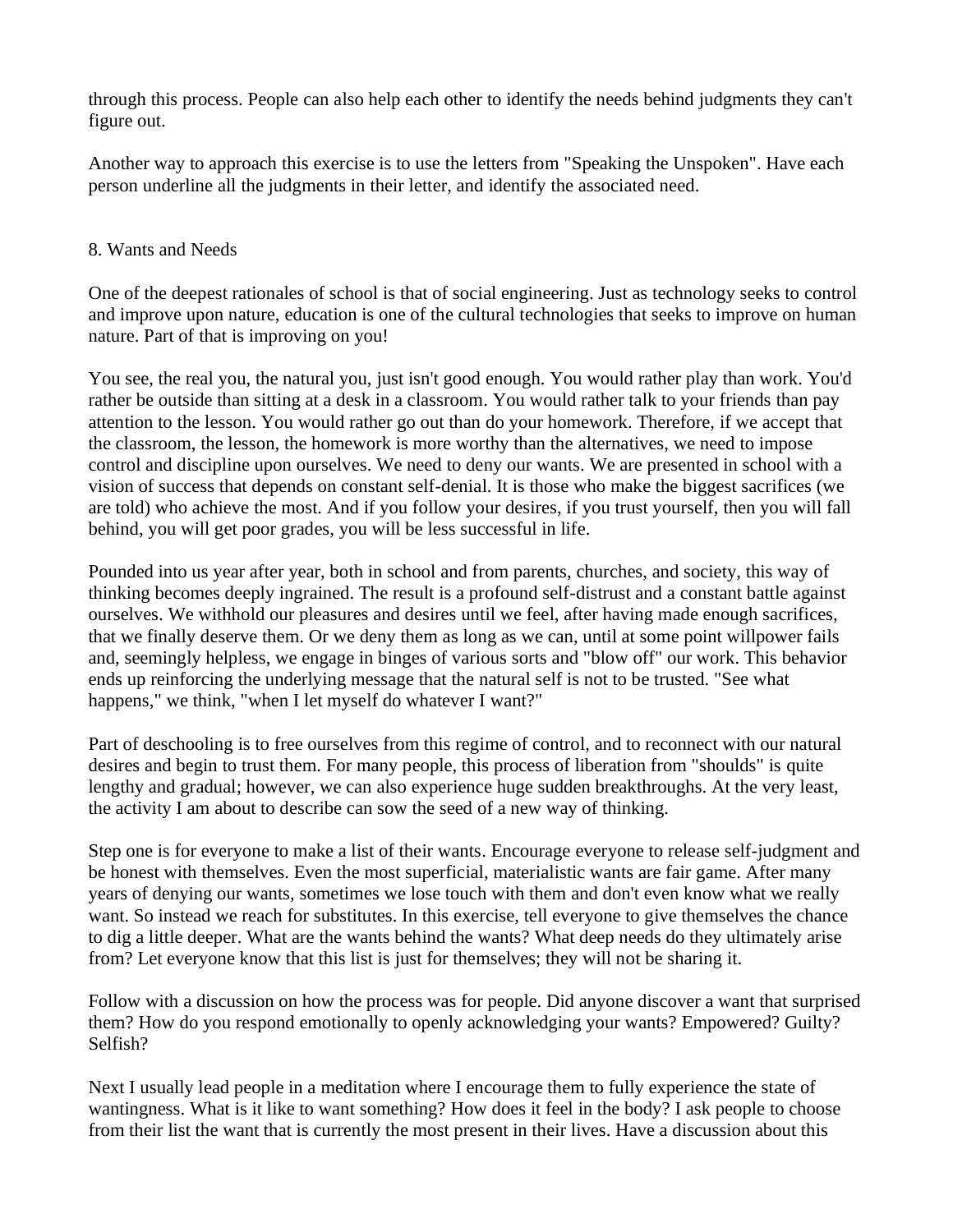meditation also. Even though the objects of our desires are different, the state of wanting is the same, isn't it. Could it be that if we traced them down deeply enough, the underlying needs would be the same too? There is material here for a rich conversation. You might pose the following questions: "What is the deepest human desire?" A powerful activity would be for everyone to write down their deepest and highest desire, and then to go around the circle and share.

Finally, I ask each person to think of something that they want to do but cannot justify. It should be something that they are ready to do anyway. Each person writes it down in the form, "I am going to X because I want to." Again we go around the circle and take turns reading our intention aloud, using exactly that sentence pattern. I sometimes interrupt at the beginning and ask people to notice any feelings of being apologetic, and to state it powerfully. Of course, people can pass on this if they feel it is too personal. The effect of hearing lots of other people declaring they are going to do something important to them just because they want to can be quite powerful. It tells us it is okay for us to do that too. It also helps to take the spirit of the Deschooling Convivium outside the room and into life. You can agree to share the results of your declarations the next week.

#### 9. Improvisational Theater Games

The habit of self-censorship has been so deeply instilled in us that we sometimes cannot access our inborn spontaneity. Ask someone, "Imagine a box. You open it—what's inside?" they will often hesitate, skip over the first couple responses, and then "make something up." Spontaneity means going with the answer that was already there. To do that, the internal censor has to get out of the way. Since in school this could result in ridicule or the wrong answer, we have a fear barrier to being spontaneous.

In order to undo this habit, I have used many of the concepts and games from Keith Johnstone's marvelous book, *Impro: Improvisation and the Theatre*. I encourage you to read this book and experiment with bringing some of its techniques into your convivium. I put three participants in charge of devising an activity for the next week, and we acted out some hilarious improvisational scenes that they'd come up with. The storytelling games are especially liberating because in addition to developing spontaneity, they show people that it is OK to not always try to control one's expressions in order to look good. Read Johnstone's book and familiarize yourself with the concept of blocking and accepting. Try a few of the games: "Yes, and" "Yes, but" "Overaccepting", and so on. It helps to demonstrate them first with someone in the group who has improv experience or is naturally gifted at it. Well, we are all naturally gifted at it. What I mean is someone whose natural gift for improv is relatively intact.

Another concept Johnstone discussesses is status, which of course is an obvious characteristic of the classroom and the academic world in general. You can read aloud sections on status from Johnstone's book and try some of his exercises. Master-servant scenarios are fun. You might also talk about some of the body cues and verbal cues we use to convey status, and ask people to become aware of them in their conversations. Stage some conversations between two people with everyone else watching, and see how many status cues you can recognize.

We played a great status game from *Impro* called the Hat Game. Four people wear hats labeled with numbers: 1, 2, 3, and 4, while the others watch. Number 1 is the boss; he or she can order the others around, manage them, yell at them, or at the most extreme, take their hats off and throw them at their feet. (Do not throw them far away, as it breaks up the scene.) Number 2 can do the same to 3 and 4, while 3 can only to it to 4, the lowest in the hierarchy. Number 1's favorite target is number 2, of course, while 3 and 4 are usually (but not always) beneath his notice. These four people are a team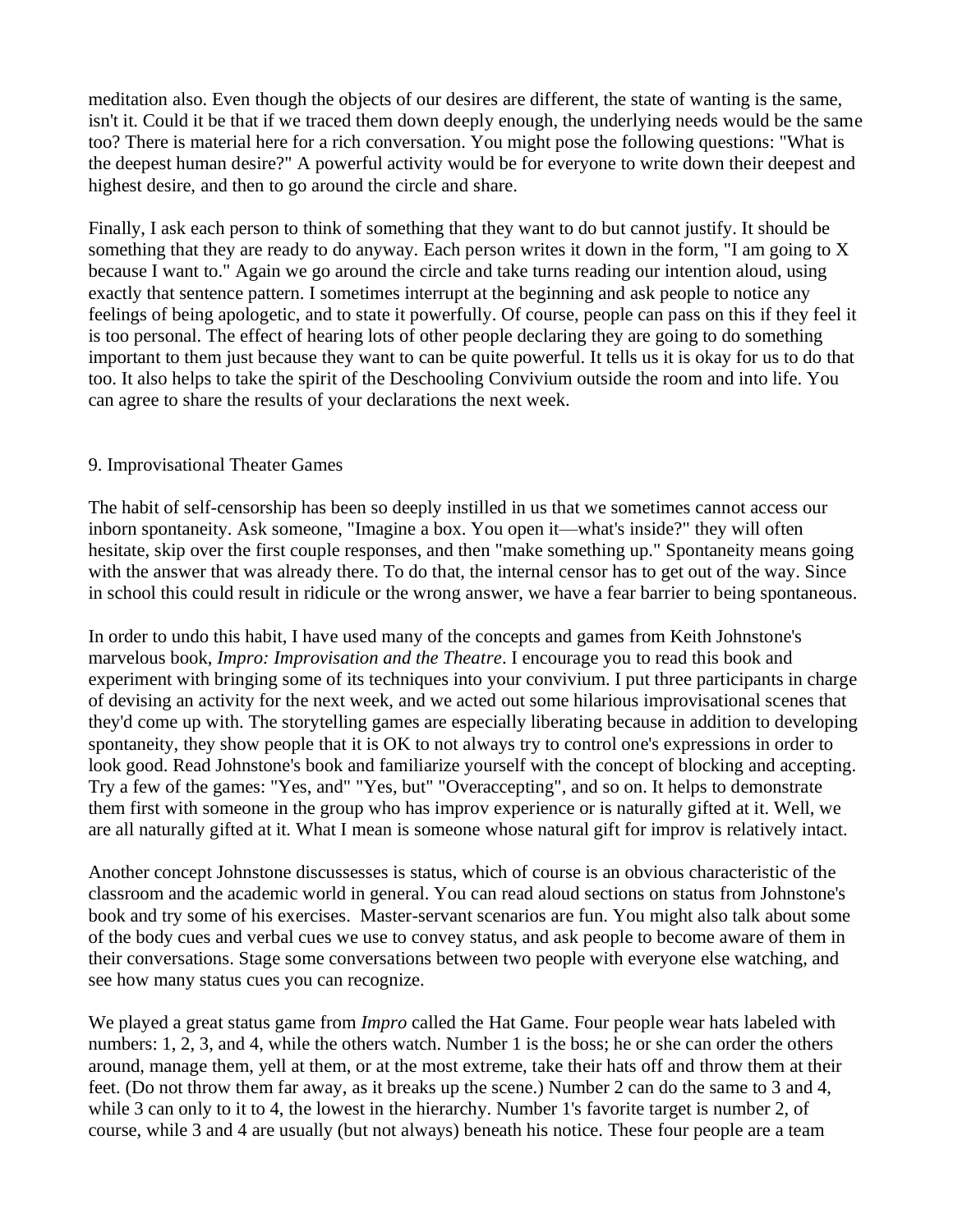trying to accomplish a given task, such as "find Lisa's wallet."

Since 3 and especially 4 are quite powerless, their job is to covertly resist by inventing problems and passing them up the hierarchy, by being lazy, and by pretending to be stupid. They cannot overtly disobey though, because they are afraid of punishment (the humiliation of having their hat thrown on the floor). Number 1 wants to achieve the objective, but equally important is to constantly establish his or her authority. To do this he/she can't humiliate 2 too much, so that 2 loses authority in the eyes of 3 and 4, only enough to establish that he is top dog. Here is a typical scene:

1: Okay, listen up guys. We have to find Lisa's wallet. Two, divide up the room with Three and Four and let's start searching.

- 2: You heard him, guys. Three, you look under all the chairs. Four, you look inside the desks.
- 3: Four, don't just stand there, start looking.
- 4: Which side of the room should I start on?
- 3: It doesn't matter... oh, just start with the big desk.
- 1: Two, why hasn't anyone started looking yet?
- 2: We're on it, sir! Three, why haven't you and 4 started looking?
- 3: We are, we are. Hurry up, Four! Found anything?
- 4: The desk drawer is locked, sir.
- 3: (to Two) the desk drawer is locked.
- 2: (to One) the desk drawer is locked.

1: Well the wallet obviously couldn't be there then, could it? (angrily) Why is everyone still standing around? (throws Two's hat on the ground).

2: Three, pick up my hat! Put it on my head. And now get your butts in gear.

3: Four, how many drawers have you looked in? None? Why not?! (throws Four's hat on the ground) Now pick that up and start looking.

2: Three, found anything under the chairs yet?

3: I'm getting to it, it's just that Four...

2: Let's leave Four out of it. She is in charge of the desks, I'm talking about the chairs. You mean to tell me you haven't even started to look yet? (Throws 3's hat on the floor)

3: Four, pick up my hat! And help me look under these chairs.

1: Two, all I'm seeing around here is fighting. You're supposed to be managing these people. How hard can it be? It's just a very simple task. (Three and Four have stopped searching to watch with secret delight as Two gets in trouble. But now One turns to them.) Three, Four, what do you think is so funny?

3: Ah, um.

1: (throws both 3's and 4's hat on the ground).

3: Four, pick that up!

2: No, not yet. You can pick up your own hat, 3. But first listen to One.

1: That's right, Three, you'd better do what Two says or you're going to be demoted to Four.

And so forth. To anyone watching, it soon becomes apparent why bureaucracies never get anything done. In the conversation after this hilarious activity, ask the group whether they maybe see a little bit of themselves in each of the four clowns. Replay the game again with a different "task". Experiment by assigning meek, deferential people to the role of number one, and more dominating people to number four.

I think it is a good idea for the four "clowns" to meet beforehand to talk about ideas and get comfortable with each other. The Hat Game works on its own, but some of the other scenes require a